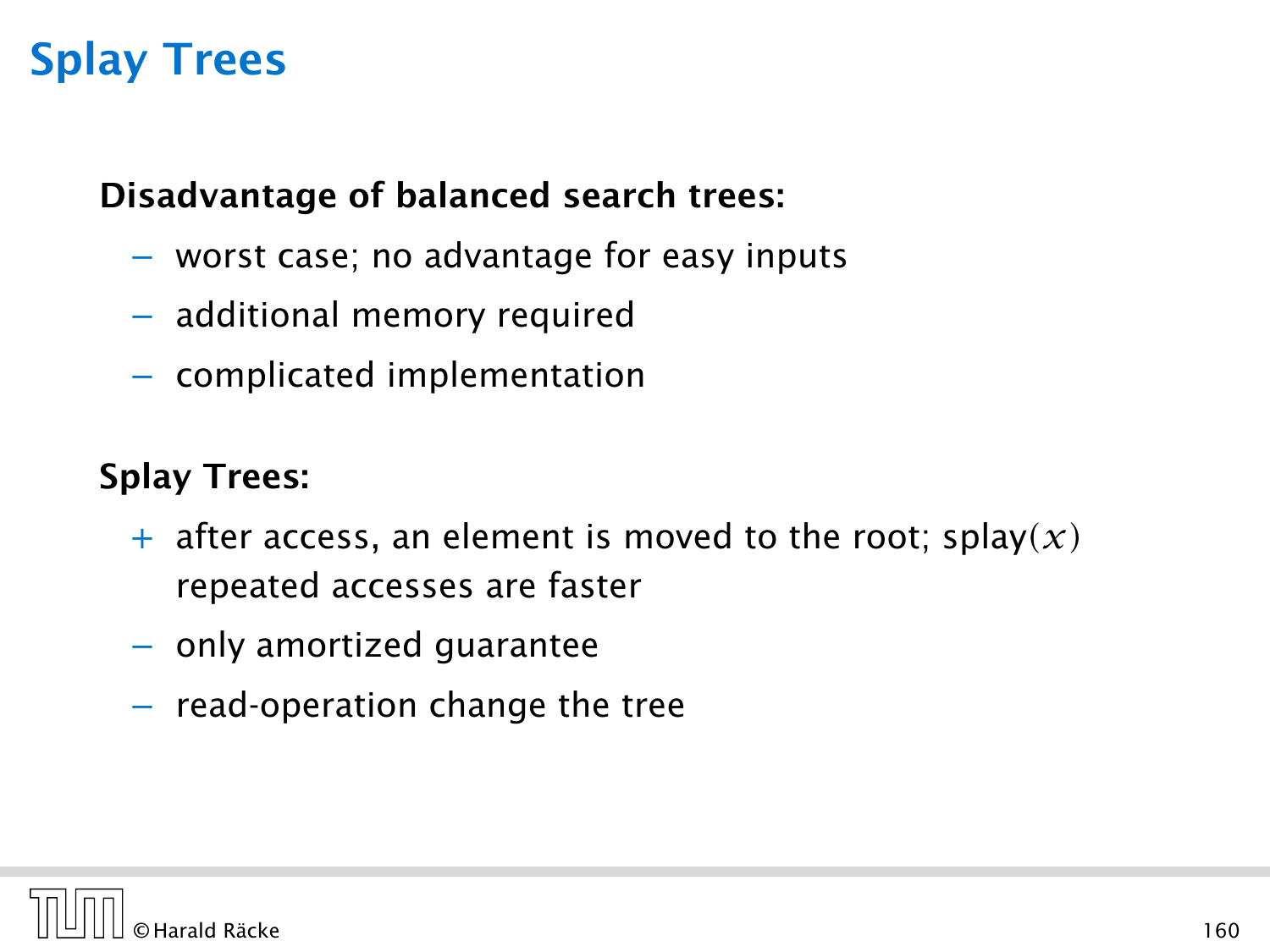### $find(x)$

- **▶ search for** *x* **according to a search tree**
- **►** let  $\bar{x}$  be last element on search-path
- $\blacktriangleright$  splay $(\bar{x})$

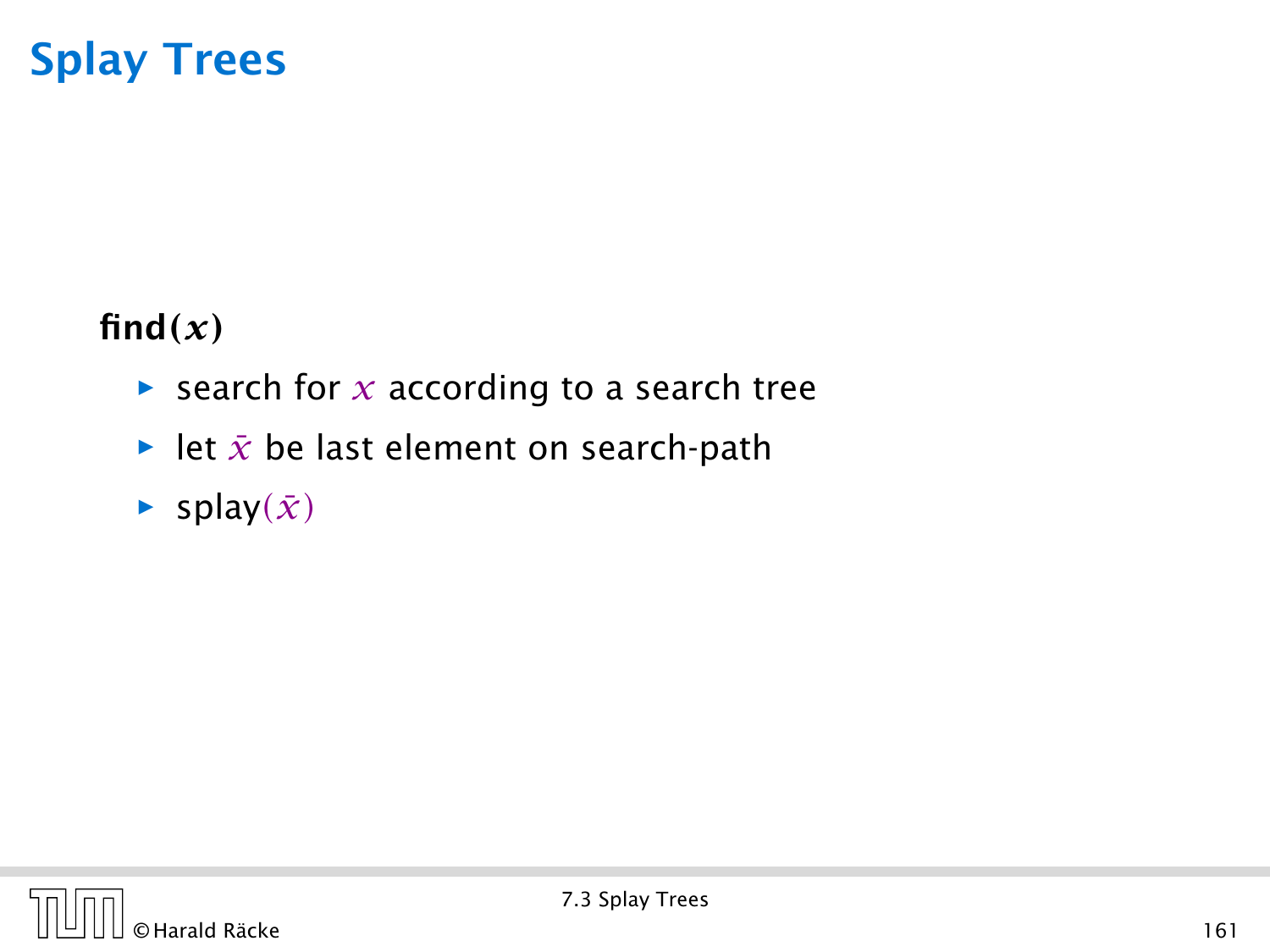### insert*(x)*

- **▶** search for  $x$ ;  $\bar{x}$  is last visited element during search (successer or predecessor of *x*)
- $\blacktriangleright$  splay $(\bar{x})$  moves  $\bar{x}$  to the root
- *ñ* insert *x* as new root



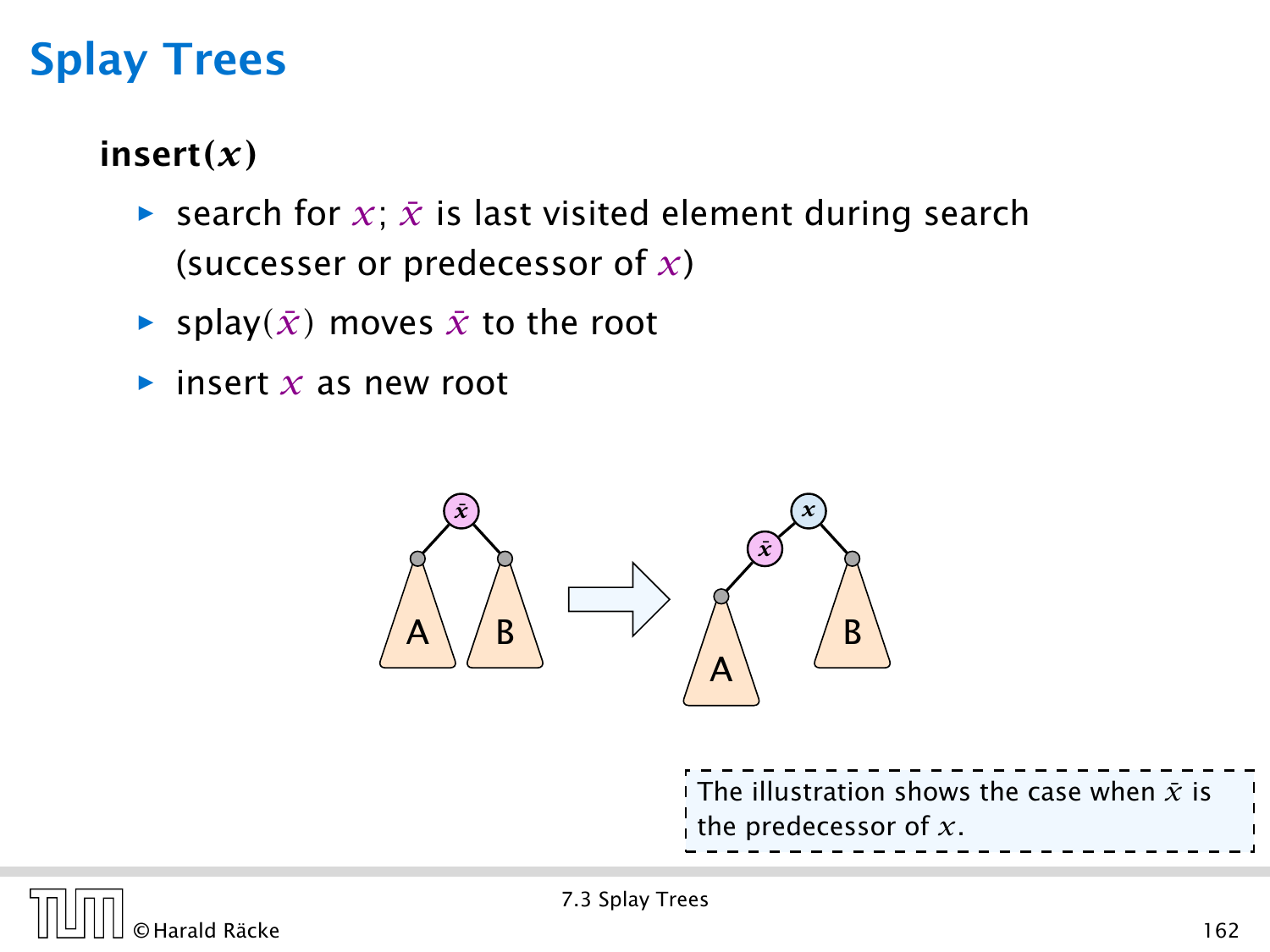### delete*(x)*

- $\blacktriangleright$  search for *x*; splay(*x*); remove *x*
- $\blacktriangleright$  search largest element  $\bar{x}$  in  $\bar{A}$
- $\blacktriangleright$  splay( $\bar{x}$ ) (on subtree *A*)
- $\triangleright$  connect root of *B* as right child of  $\bar{x}$



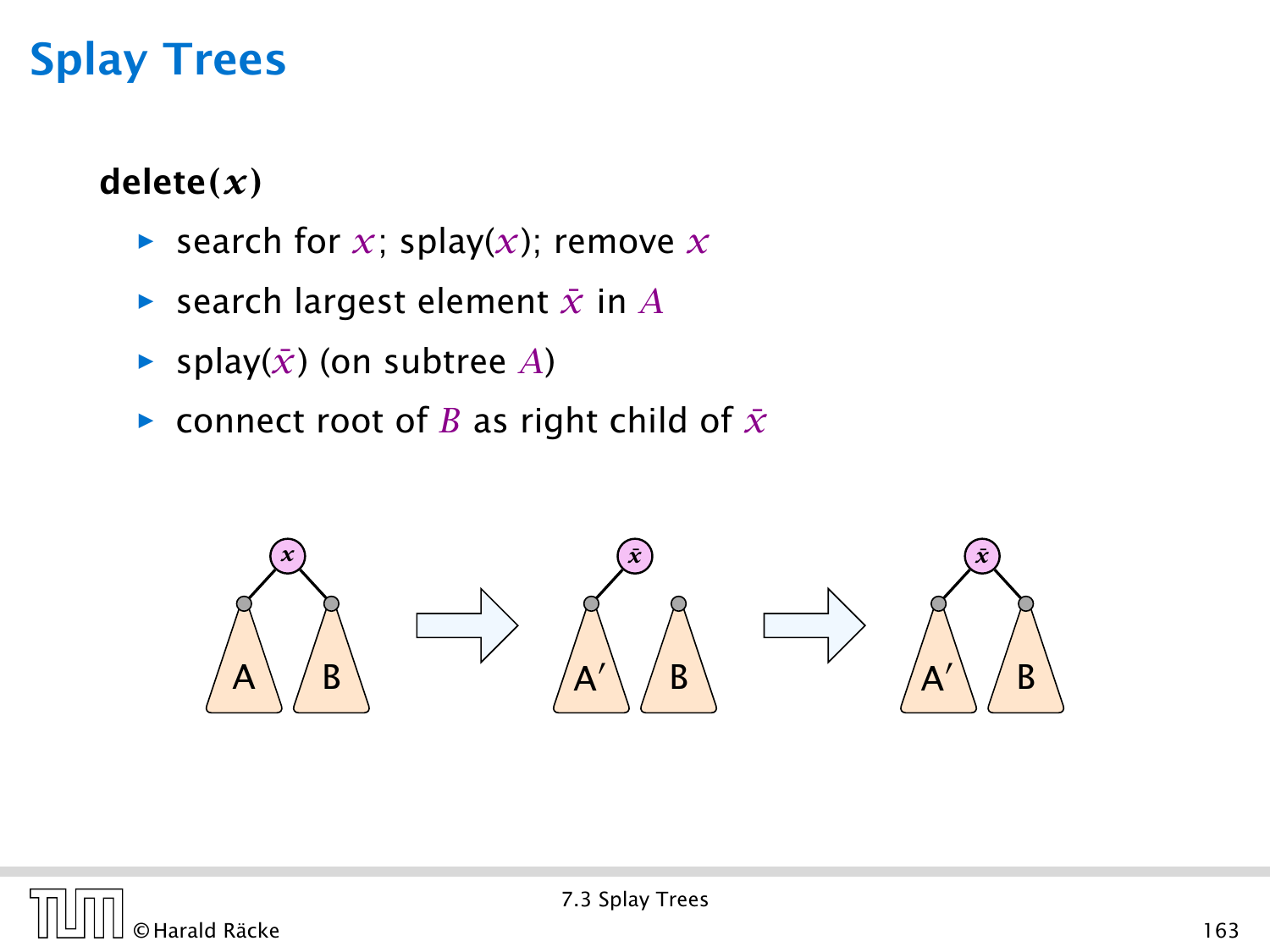### Move to Root



#### How to bring element to root?

- $\triangleright$  one (bad) option: moveToRoot(x)
- $\blacktriangleright$  iteratively do rotation around parent of x until x is root
- $\blacktriangleright$  if *x* is left child do right rotation otw. left rotation

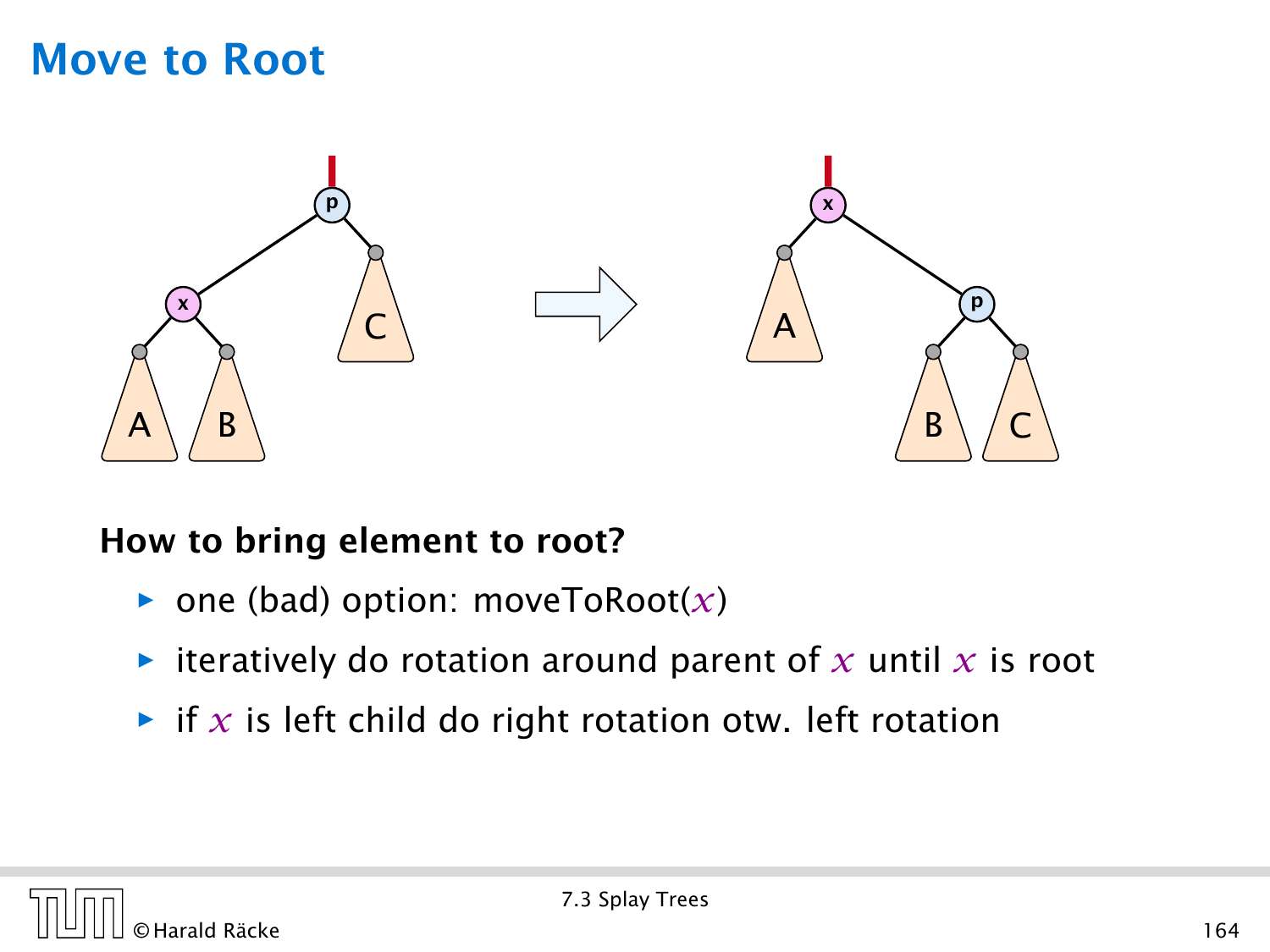## Splay: Zig Case



#### better option splay(*x*):

 $\triangleright$  zig case: if  $x$  is child of root do left rotation or right rotation around parent

Note that moveToRoot $(x)$  does the same.

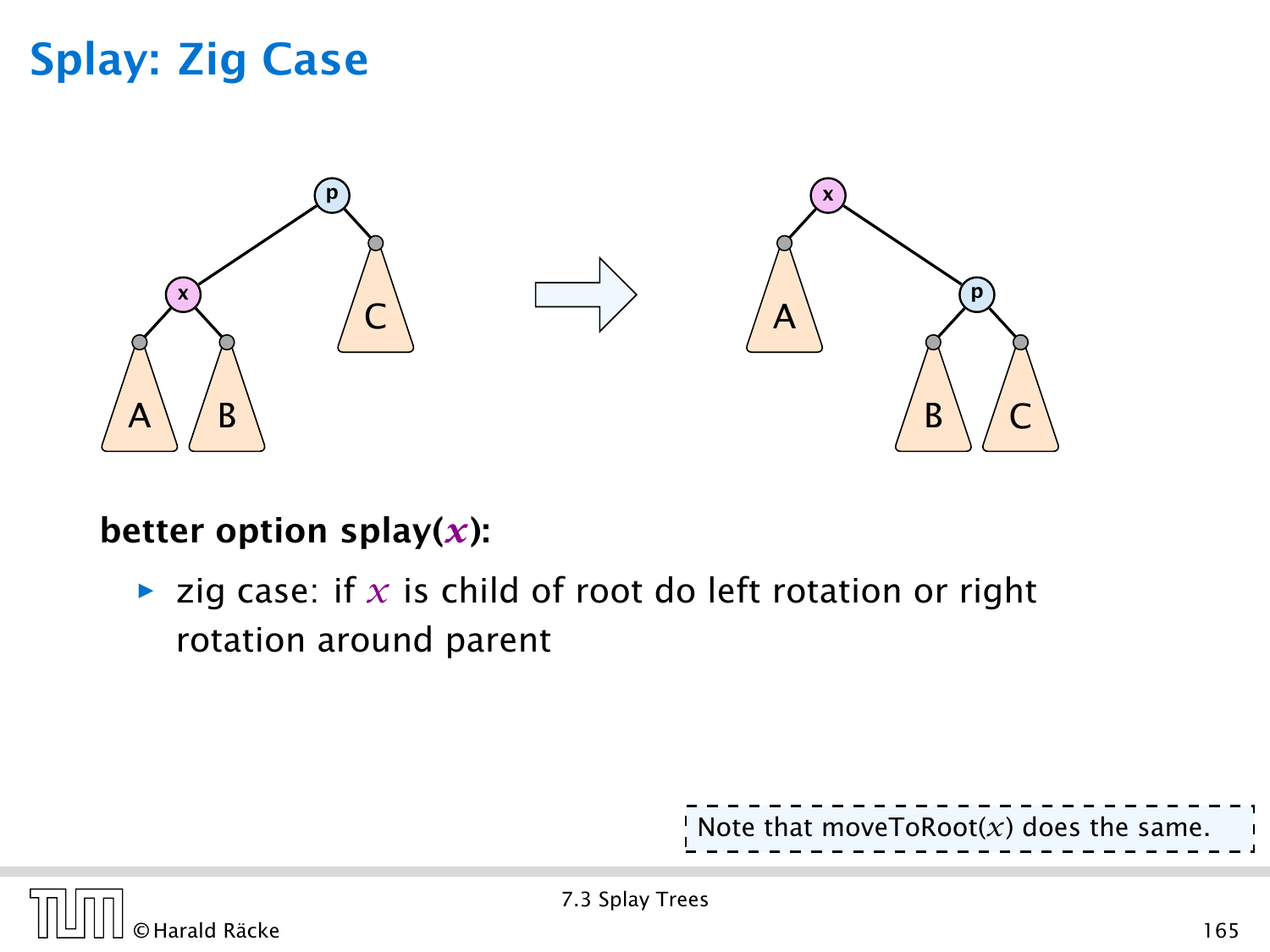# Splay: Zigzag Case



#### better option splay $(x)$ :

- $\triangleright$  zigzag case: if x is right child and parent of x is left child (or *x* left child parent of *x* right child)
- **►** do double right rotation around grand-parent (resp. double left rotation)

Note that moveToRoot $(x)$  does the same

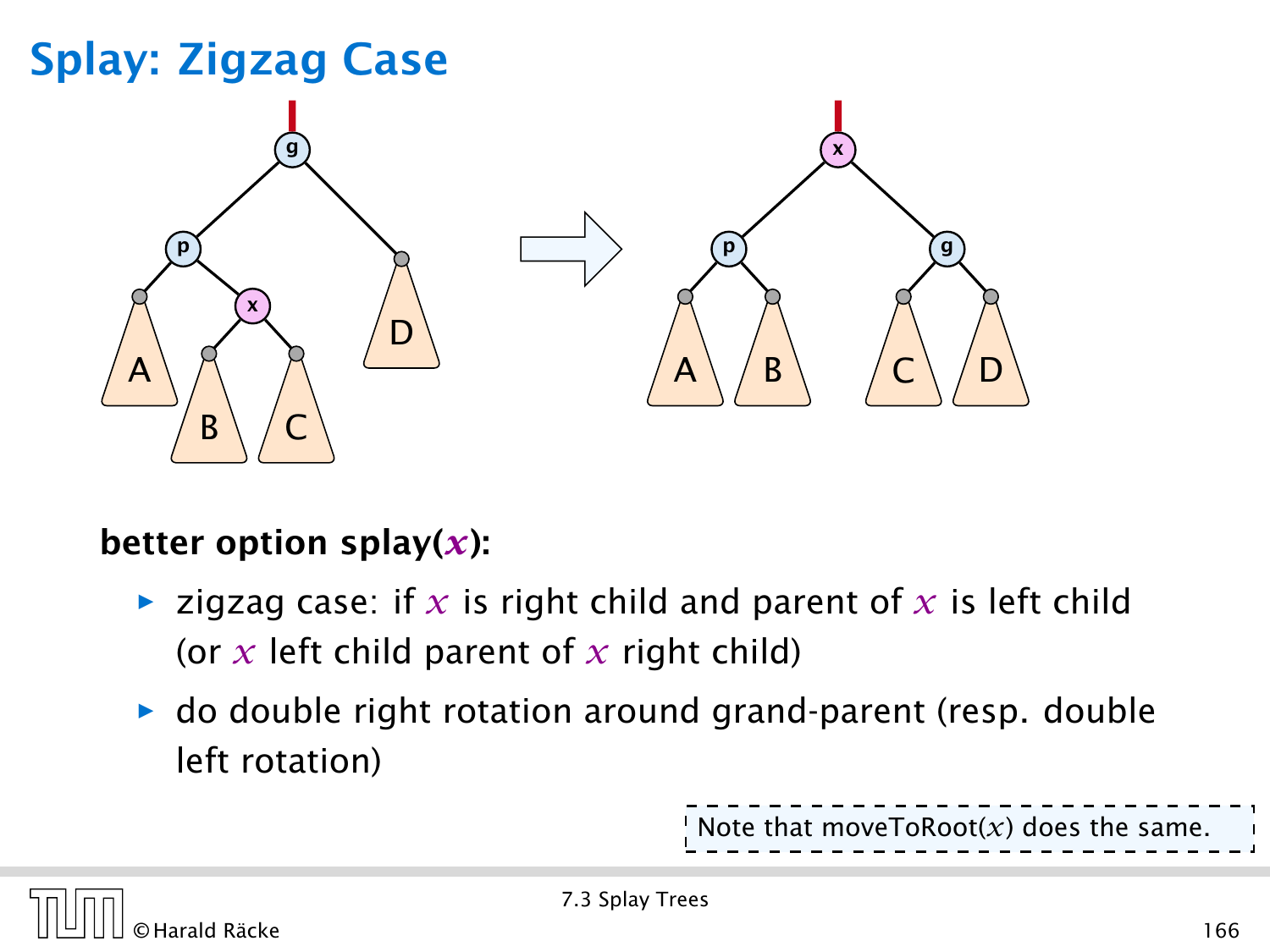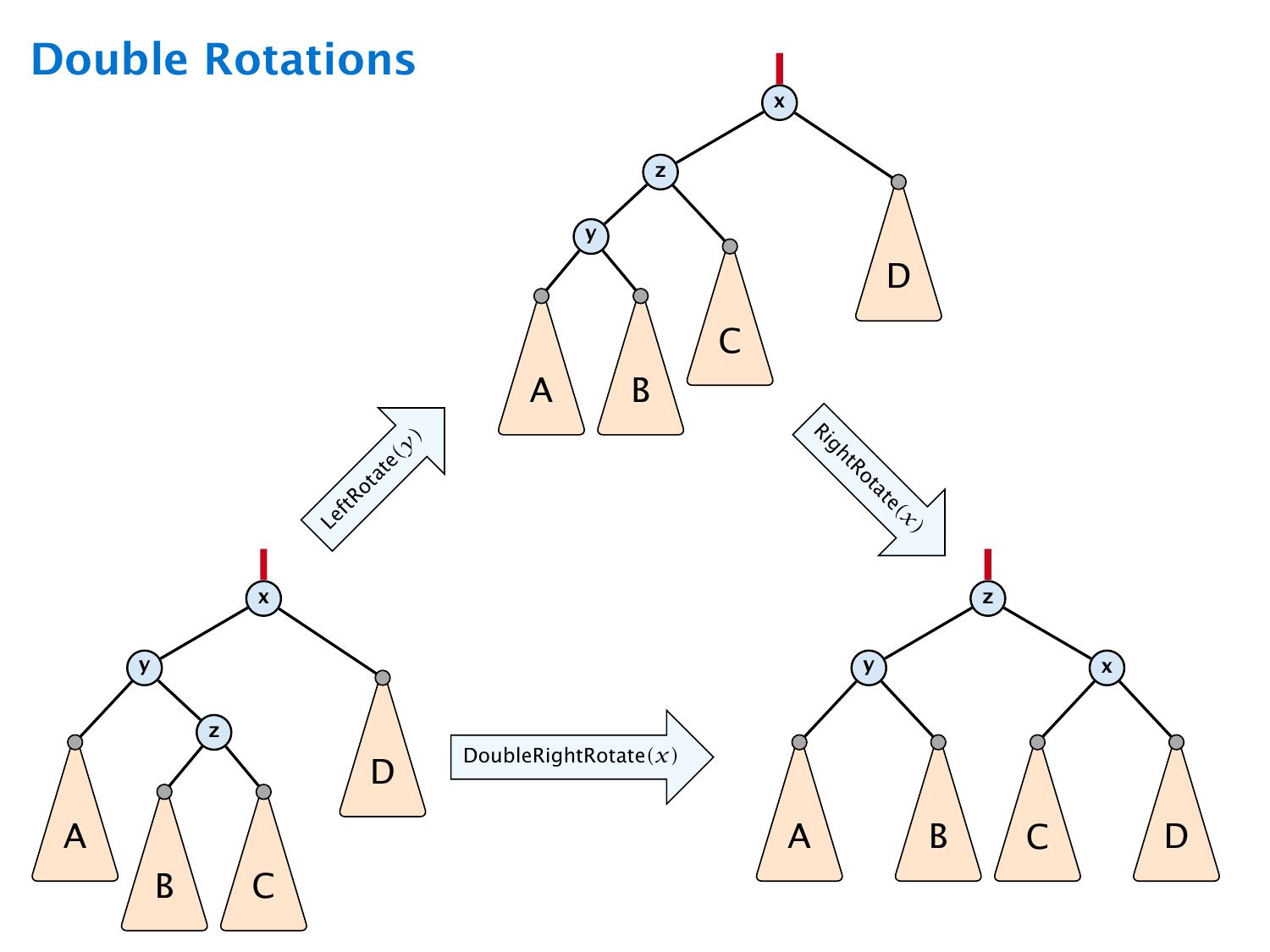

#### better option splay $(x)$ :

- $\triangleright$  zigzig case: if x is left child and parent of x is left child (or  $\overline{x}$  right child, parent of  $\overline{x}$  right child)
- ► do right roation around grand-parent followed by right rotation around parent (resp. left rotations)

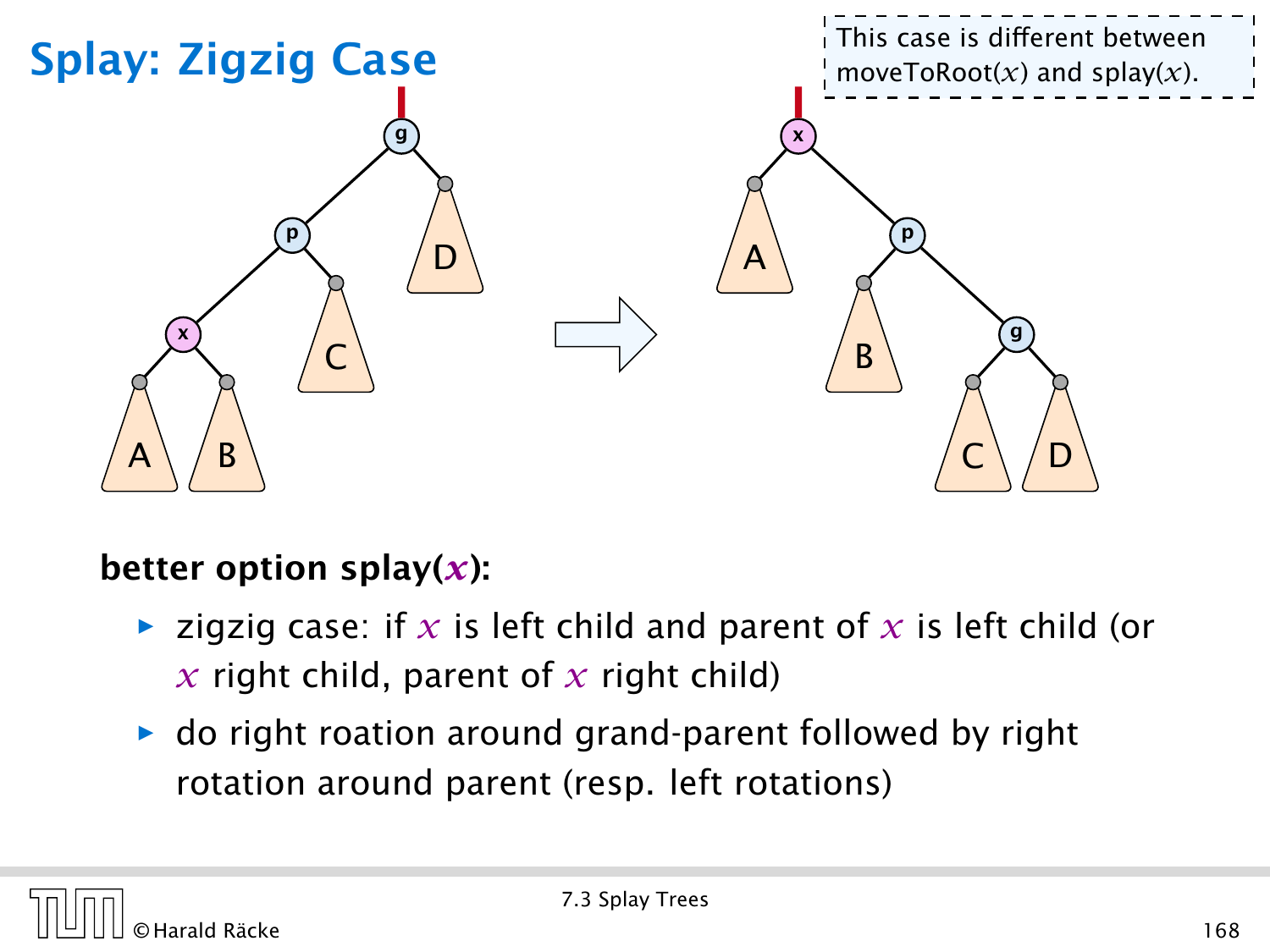

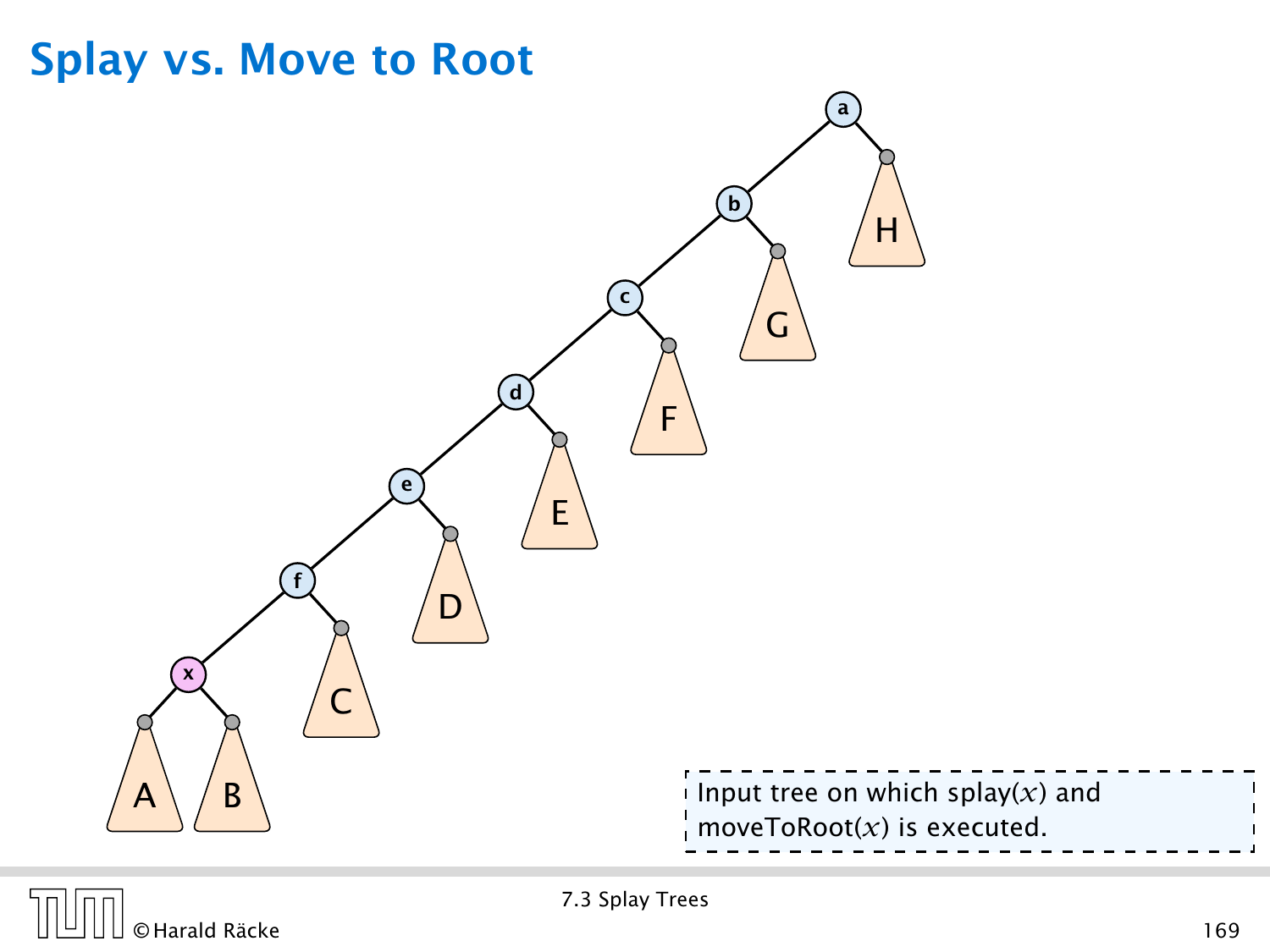### Splay vs. Move to Root



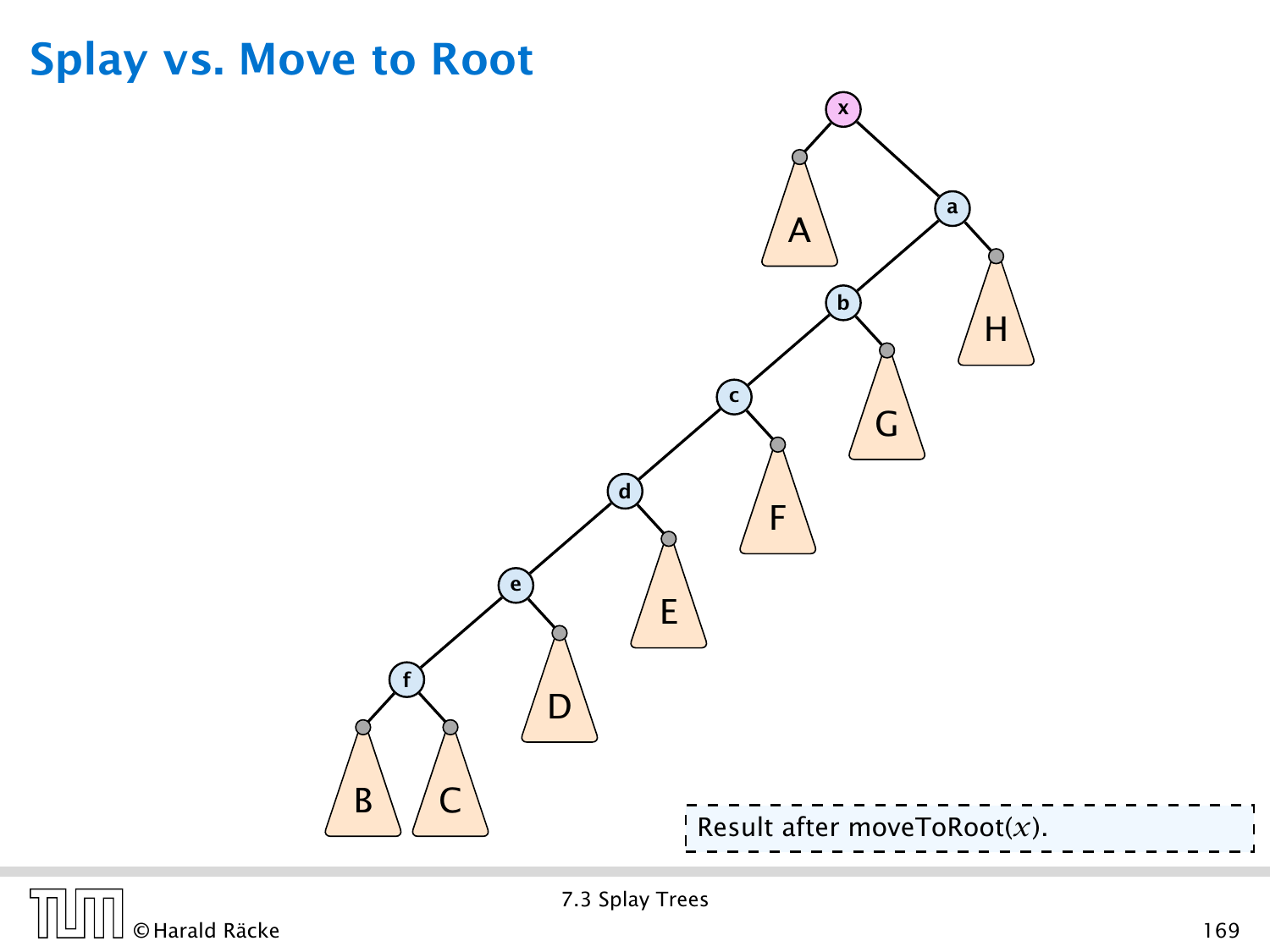### Splay vs. Move to Root



|  | Result after splay(x). |  |  |  |  |  |  |  |  |  |  |  |  |  |  |  |  |  |  |  |  |
|--|------------------------|--|--|--|--|--|--|--|--|--|--|--|--|--|--|--|--|--|--|--|--|
|  |                        |  |  |  |  |  |  |  |  |  |  |  |  |  |  |  |  |  |  |  |  |
|  |                        |  |  |  |  |  |  |  |  |  |  |  |  |  |  |  |  |  |  |  |  |

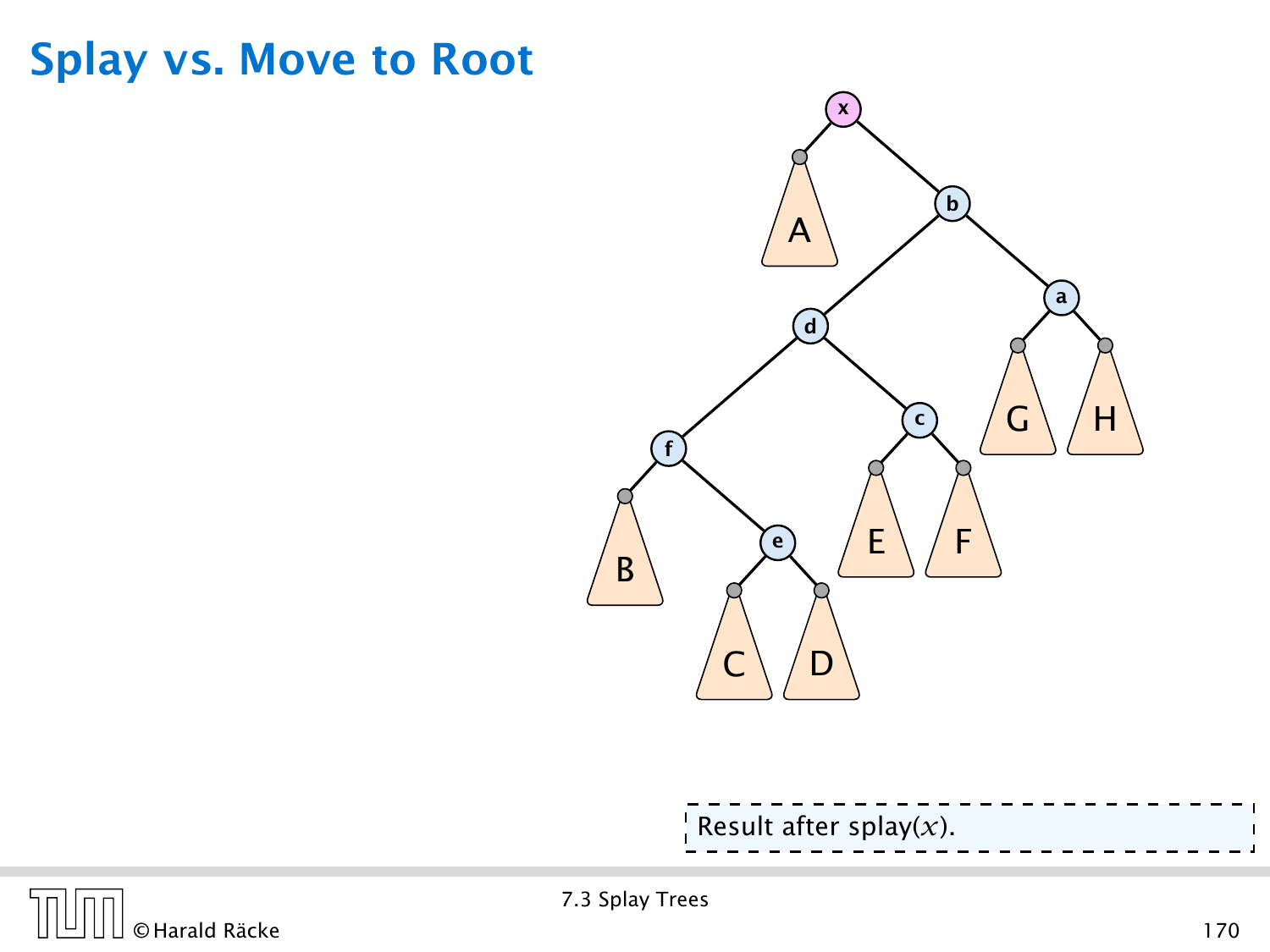## Static Optimality

Suppose we have a sequence of *m* find-operations. find*(x)* appears  $h<sub>x</sub>$  times in this sequence.

The cost of a static search tree *T* is:

$$
cost(T) = m + \sum_{x} h_x \operatorname{depth}_T(x)
$$

The total cost for processing the sequence on a splay-tree is  $\mathcal{O}(\text{cost}(T_{\text{min}}))$ , where  $T_{\text{min}}$  is an optimal static search tree.

> depth $_T(x)$  is the number of edges on a path from the root of *T* to *x*. Theorem given without proof.

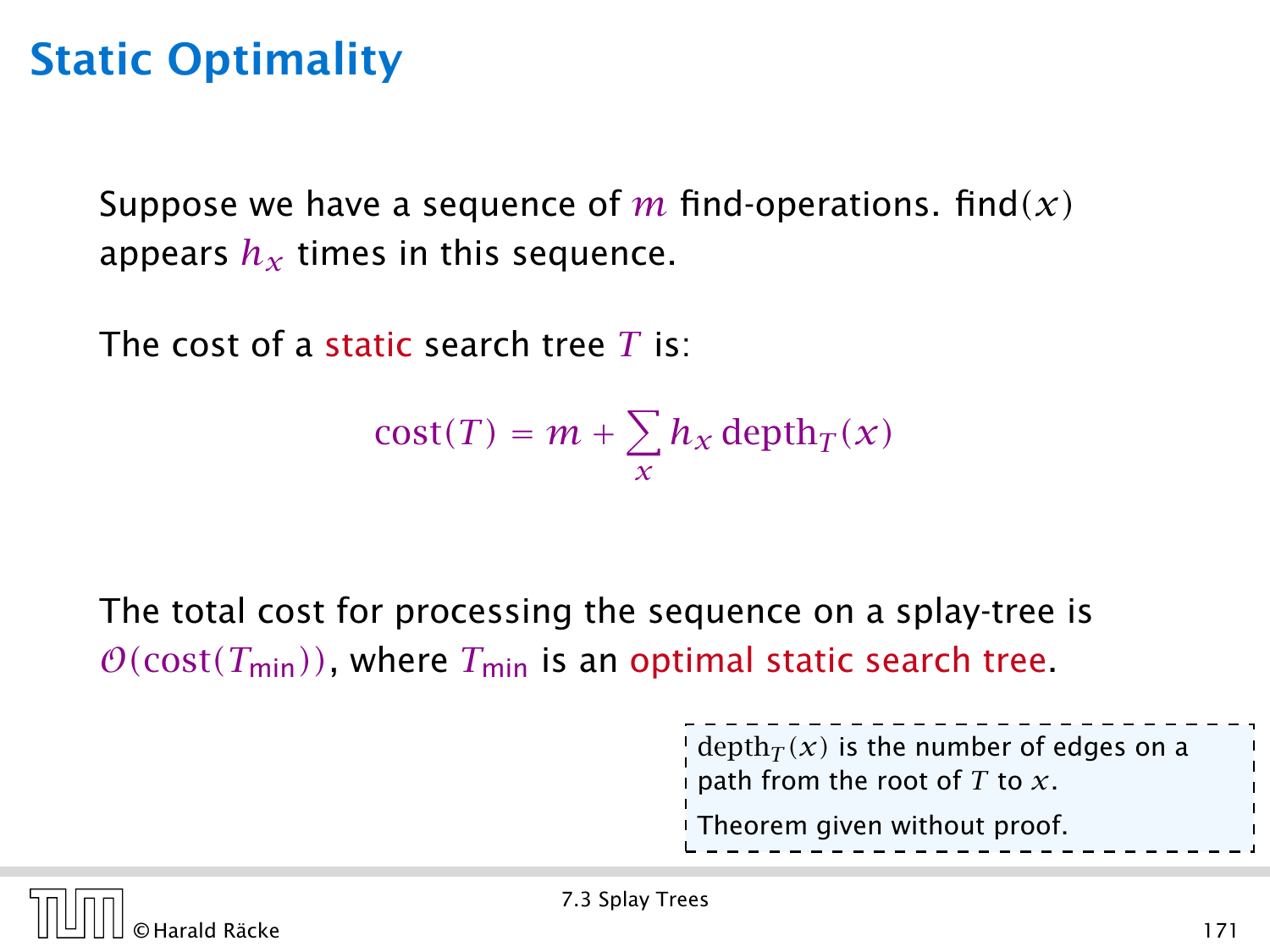## Dynamic Optimality

Let *S* be a sequence with *m* find-operations.

Let *A* be a data-structure based on a search tree:

- the cost for accessing element *x* is  $1 + \text{depth}(x)$ ;
- $\blacktriangleright$  after accessing x the tree may be re-arranged through rotations;

### Conjecture:

A splay tree that only contains elements from *S* has cost  $\mathcal{O}(\text{cost}(A, S))$ , for processing *S*.

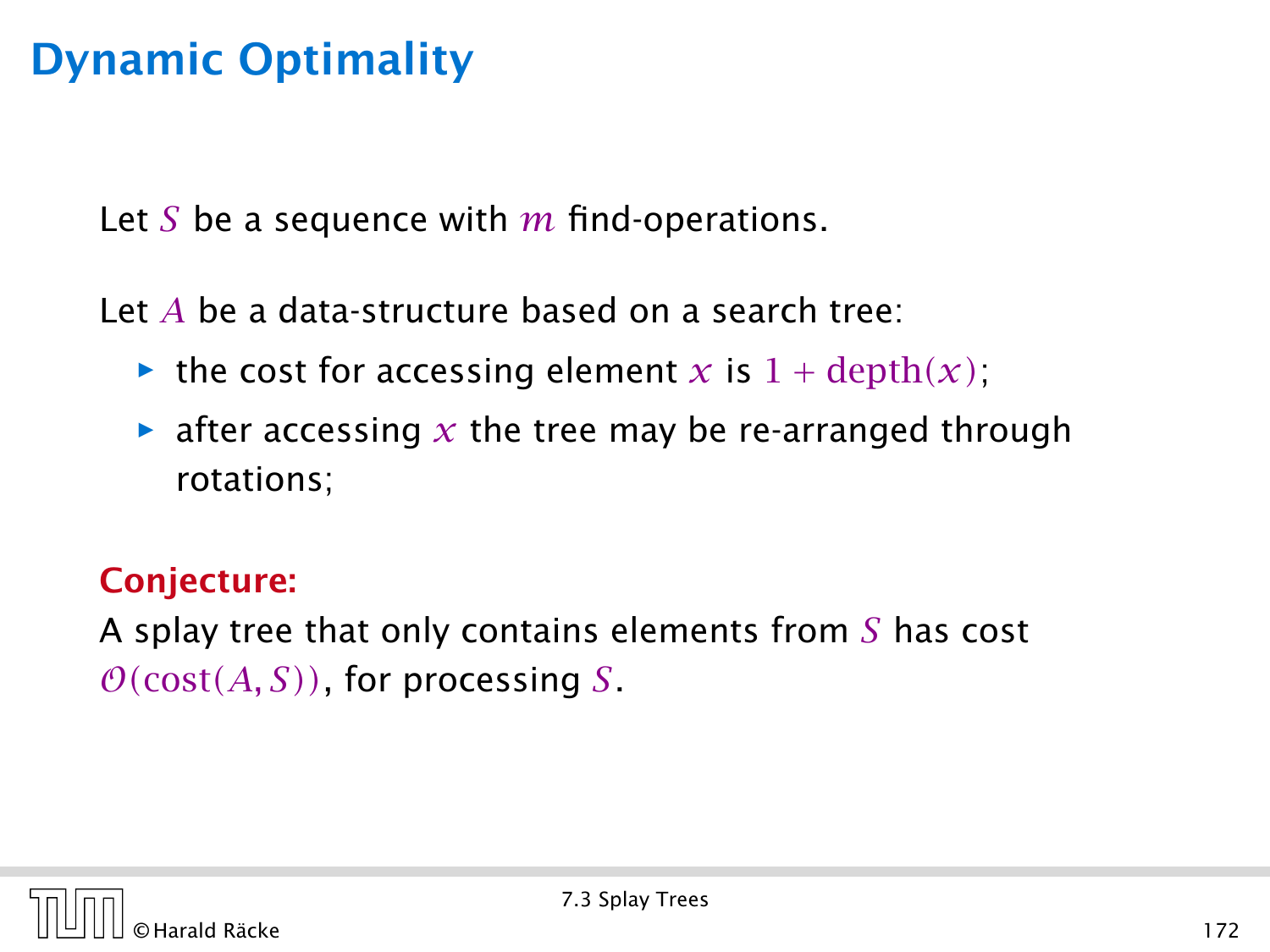#### Lemma 1

*Splay Trees have an amortized running time of*  $O(\log n)$  *for all operations.*

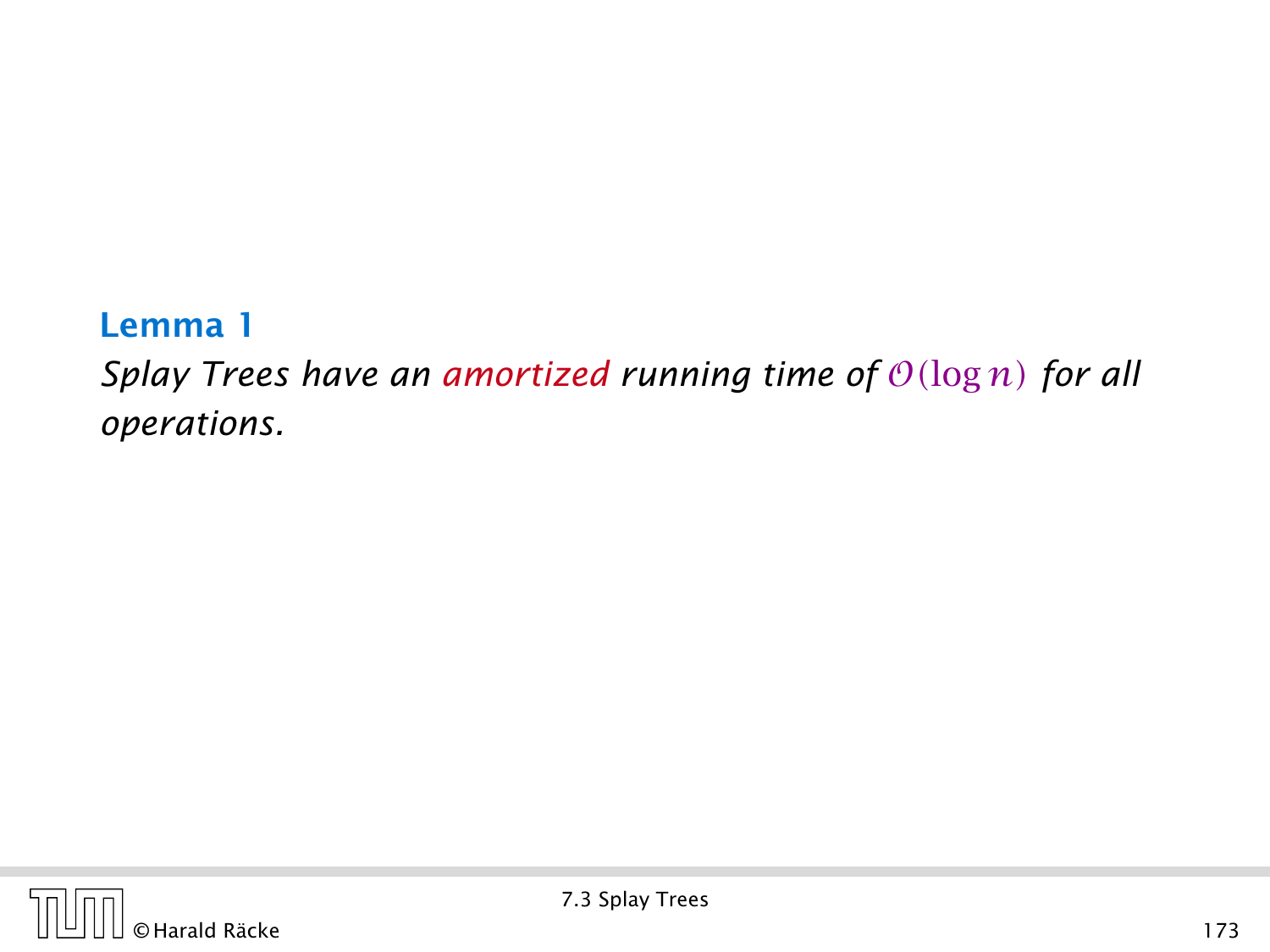## Amortized Analysis

#### Definition 2

A data structure with operations  $\operatorname{op}_1(),\ldots,\operatorname{op}_k()$  has amortized running times  $t_1, \ldots, t_k$  for these operations if the following holds.

Suppose you are given a sequence of operations (starting with an empty data-structure) that operate on at most *n* elements, and let  $k_i$  denote the number of occurences of  ${\rm op}_i()$  within this sequence. Then the actual running time must be at most  $\sum_{i} k_i \cdot t_i(n)$ .

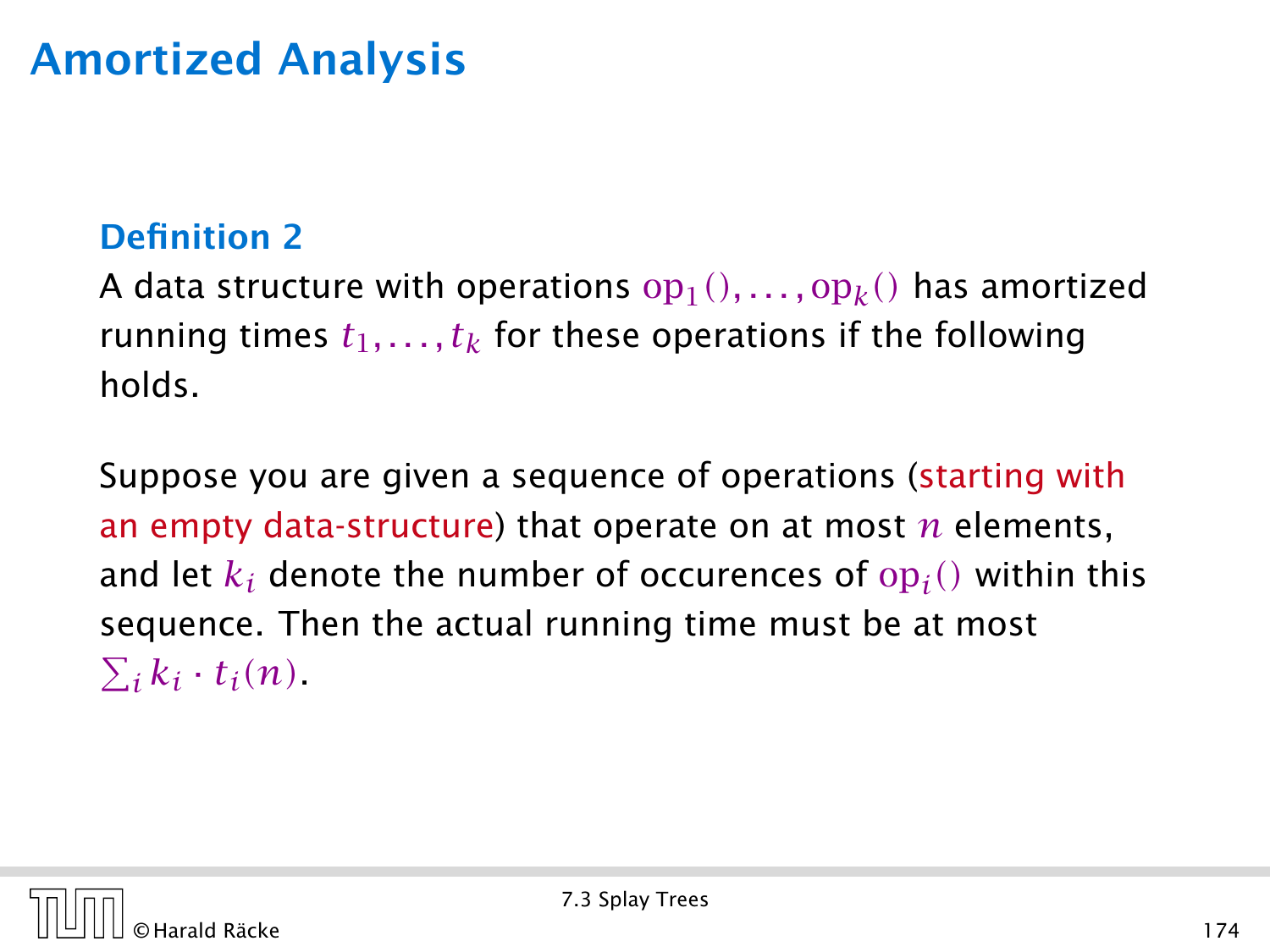## Potential Method

#### Introduce a potential for the data structure.

- $\blacktriangleright$   $\Phi(D_i)$  is the potential after the *i*-th operation.
- ▶ Amortized cost of the *i*-th operation is

$$
\hat{c}_i = c_i + \Phi(D_i) - \Phi(D_{i-1}) \enspace .
$$

 $\blacktriangleright$  Show that  $\Phi(D_i) \geq \Phi(D_0)$ .

Then

$$
\sum_{i=1}^{k} c_i \le \sum_{i=1}^{k} c_i + \Phi(D_k) - \Phi(D_0) = \sum_{i=1}^{k} \hat{c}_i
$$

This means the amortized costs can be used to derive a bound on the total cost.

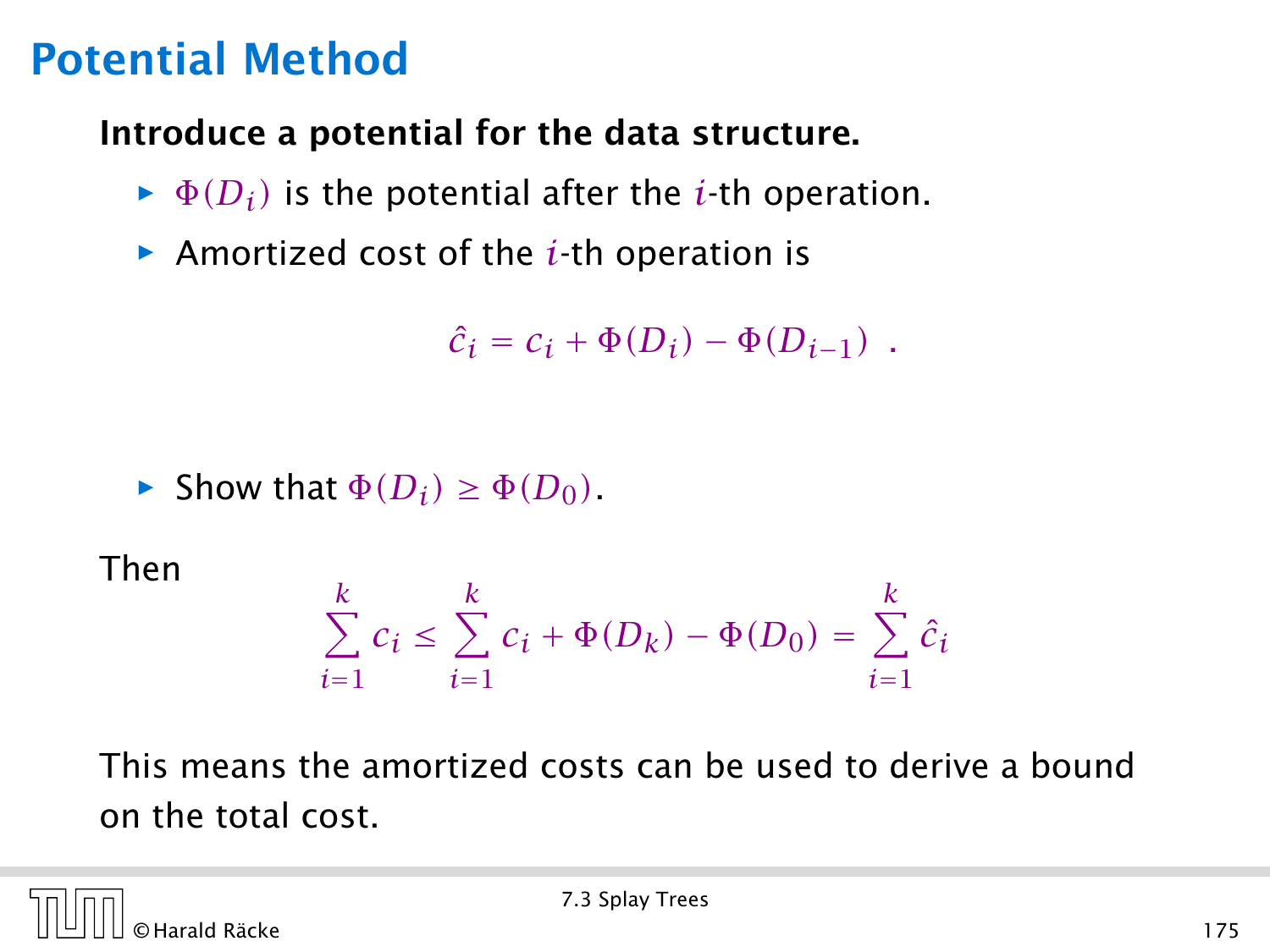# Example: Stack

### Stack

- $\blacktriangleright$  *S.* push()
- $\blacktriangleright$  *S.* pop()
- $\triangleright$  *S*. multipop( $k$ ): removes  $k$  items from the stack. If the stack currently contains less than *k* items it empties the stack.
- **►** The user has to ensure that pop and multipop do not generate an underflow.

### Actual cost:

- *ñ S.* push*()*: cost 1.
- $\triangleright$  *S.* pop(): cost 1.
- $\triangleright$  *S*. multipop $(k)$ : cost min{size,  $k$ } = *k*.

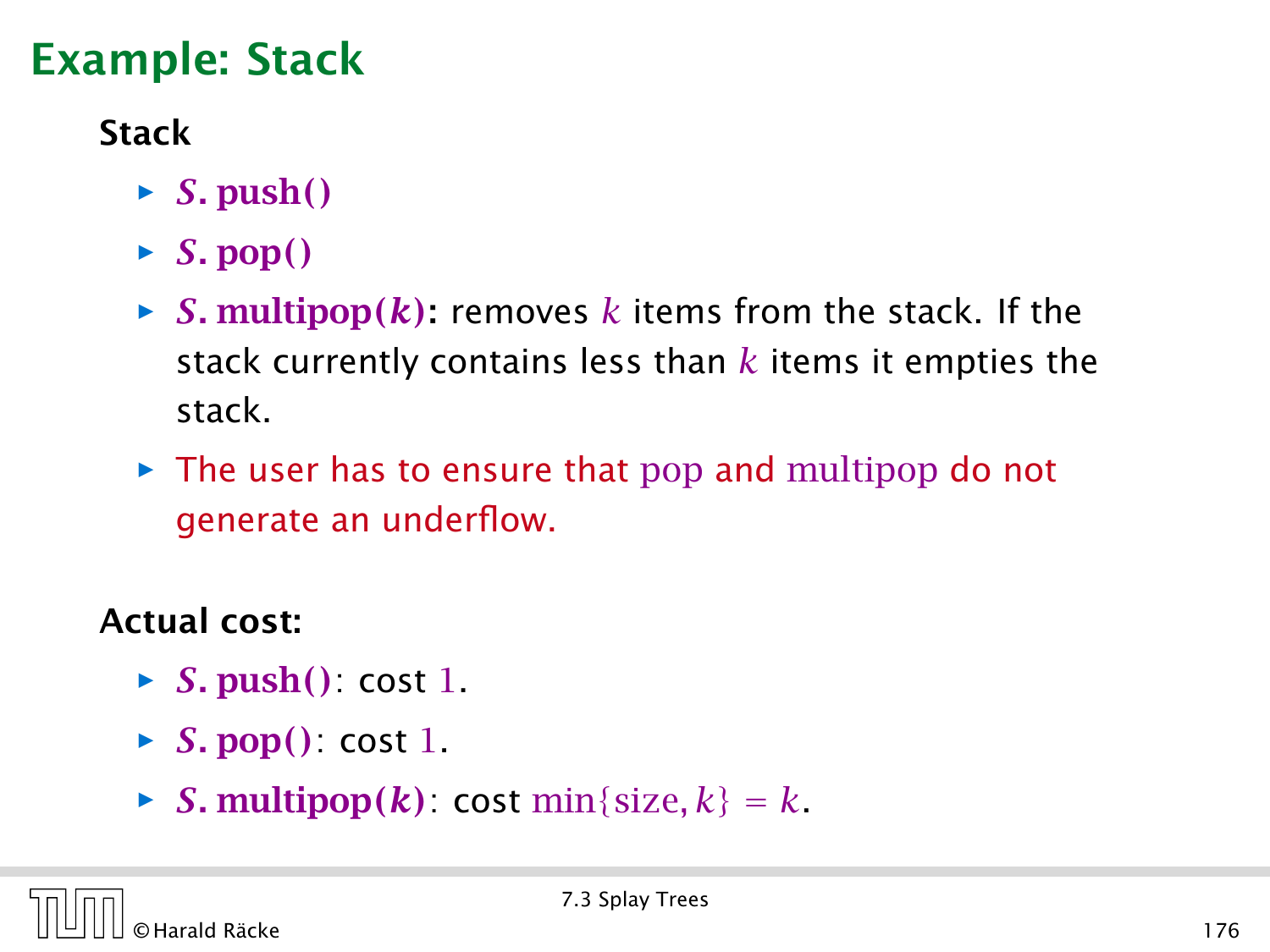### Example: Stack

Use potential function  $\Phi(S)$  = number of elements on the stack.

#### Amortized cost:

*ñ S.* push*()*: cost

 $\hat{C}_{\text{push}} = C_{\text{push}} + \Delta \Phi = 1 + 1 \leq 2$ .

 $\triangleright$  *S.* pop(): cost

$$
\hat{C}_{\text{pop}} = C_{\text{pop}} + \Delta \Phi = 1 - 1 \leq 0.
$$

Note that the analysis becomes wrong if pop*()* or multipop*()* are called on an empty stack.

 $\triangleright$  *S.* multipop $(k)$ : cost  $\hat{C}_{\text{mp}} = C_{\text{mp}} + \Delta \Phi = \min\{\text{size}, k\} - \min\{\text{size}, k\} \le 0$ .

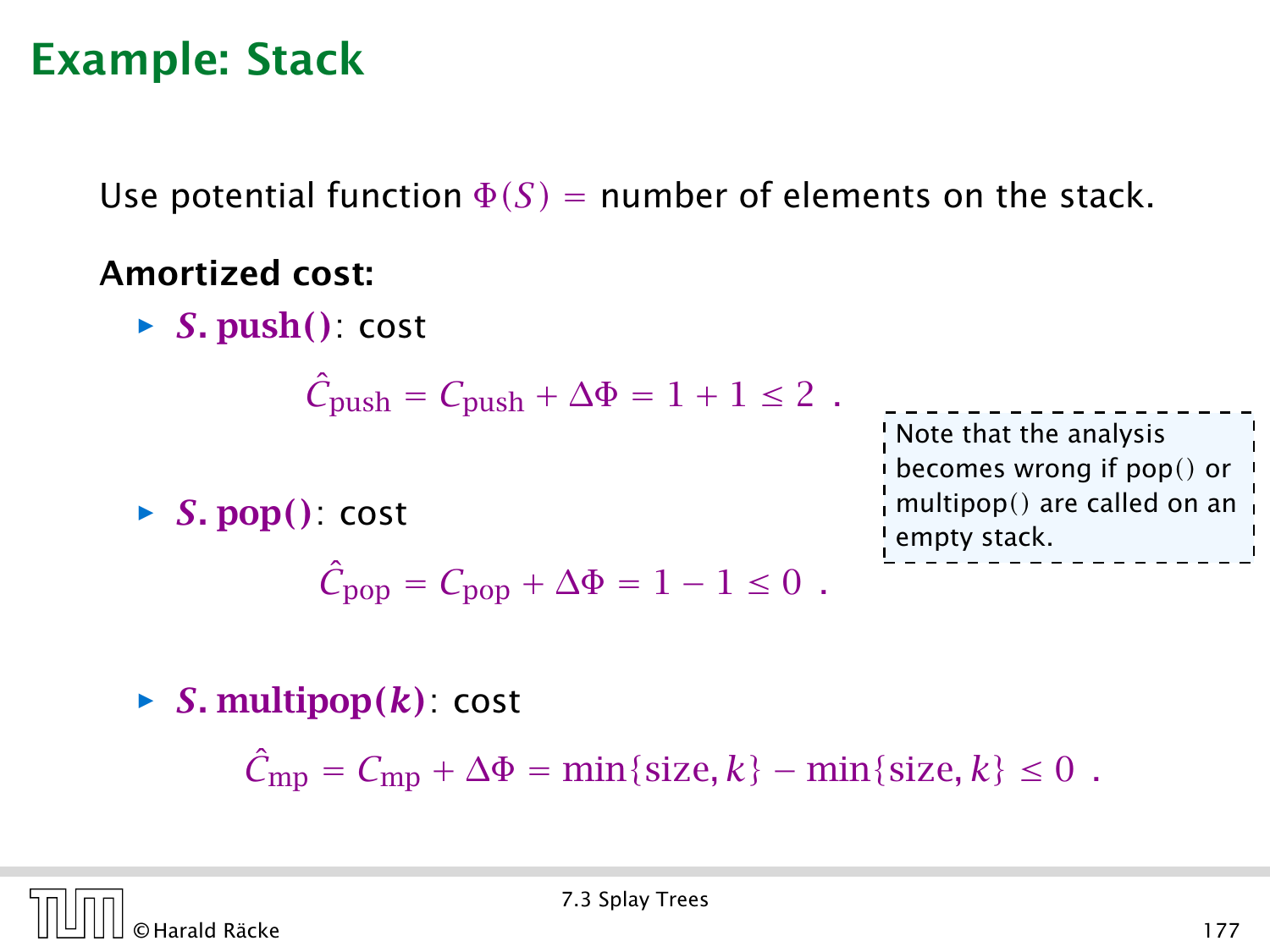# Example: Binary Counter

### Incrementing a binary counter:

Consider a computational model where each bit-operation costs one time-unit.

Incrementing an *n*-bit binary counter may require to examine *n*-bits, and maybe change them.

### Actual cost:

- **►** Changing bit from 0 to 1: cost 1.
- **►** Changing bit from 1 to 0: cost 1.
- $\blacktriangleright$  Increment: cost is  $k + 1$ , where k is the number of consecutive ones in the least significant bit-positions (e.g, 001101 has  $k = 1$ ).

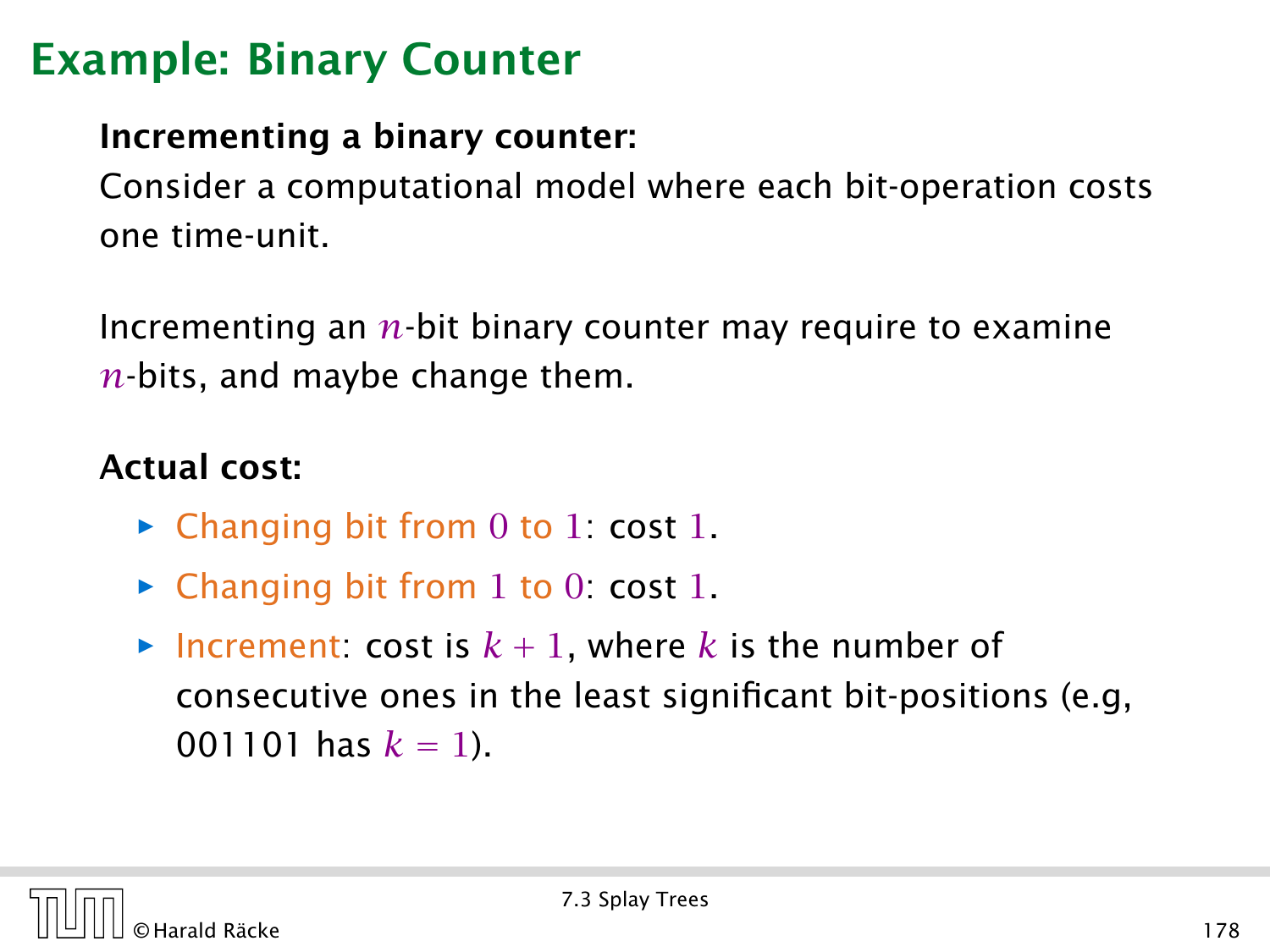### Example: Binary Counter

Choose potential function  $\Phi(x) = k$ , where *k* denotes the number of ones in the binary representation of *x*.

#### Amortized cost:

► Changing bit from 0 to 1:

$$
\hat{C}_{0\to 1} = C_{0\to 1} + \Delta \Phi = 1 + 1 \le 2.
$$

► Changing bit from 1 to 0:

$$
\hat{C}_{1\to 0} = C_{1\to 0} + \Delta \Phi = 1 - 1 \le 0.
$$

*ñ* Increment: Let *k* denotes the number of consecutive ones in the least significant bit-positions. An increment involves *k*  $(1 \rightarrow 0)$ -operations, and one  $(0 \rightarrow 1)$ -operation.

Hence, the amortized cost is  $k\hat{C}_{1\rightarrow 0} + \hat{C}_{0\rightarrow 1} \le 2$ .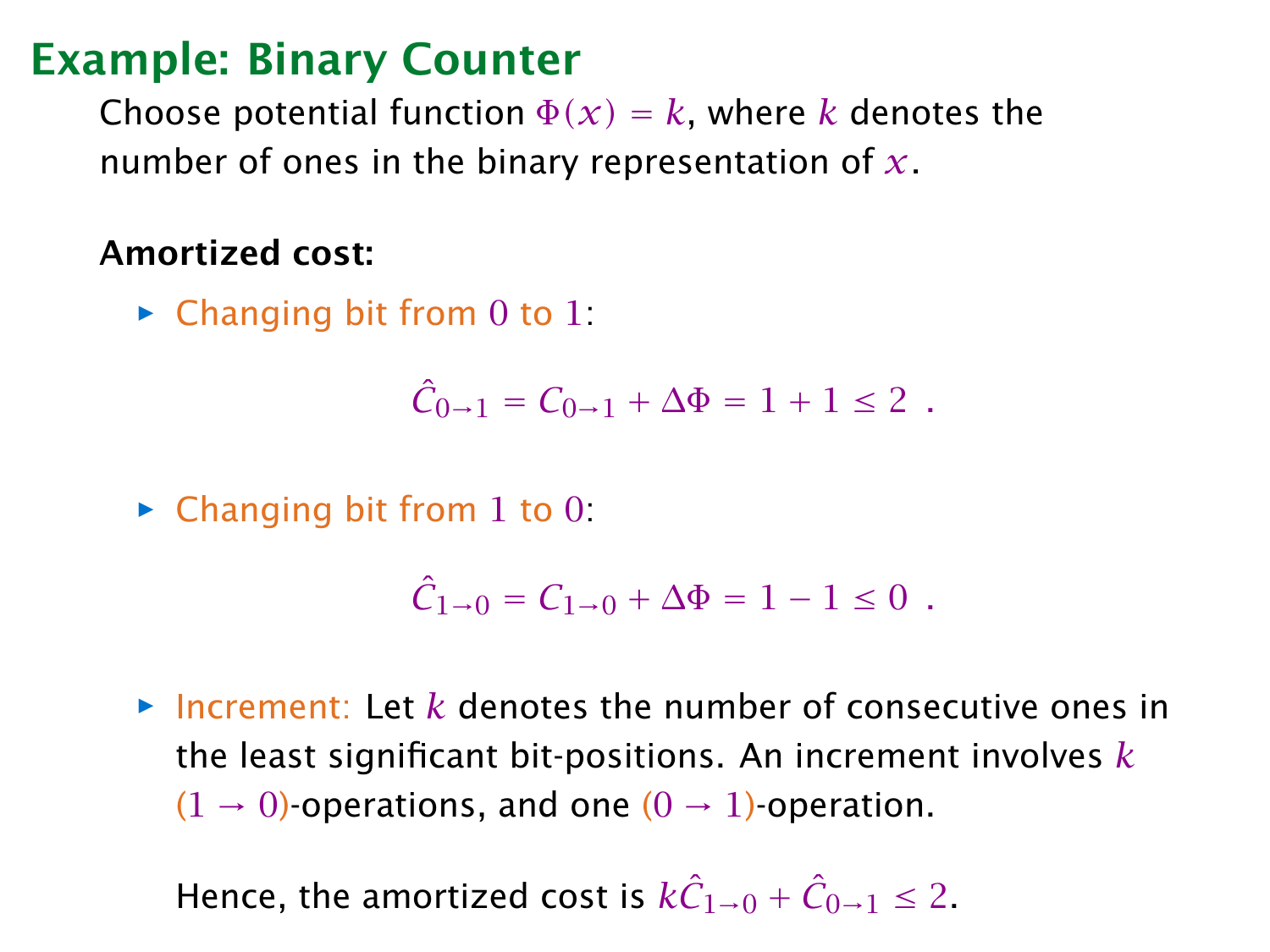### potential function for splay trees:

- $\blacktriangleright$  size  $s(x) = |T_x|$
- $\blacktriangleright$  rank  $r(x) = \log_2(s(x))$
- $\blacktriangleright$   $\Phi(T) = \sum_{v \in T} r(v)$

amortized  $cost = real cost + potential change$ 

The cost is essentially the cost of the splay-operation, which is 1 plus the number of rotations.

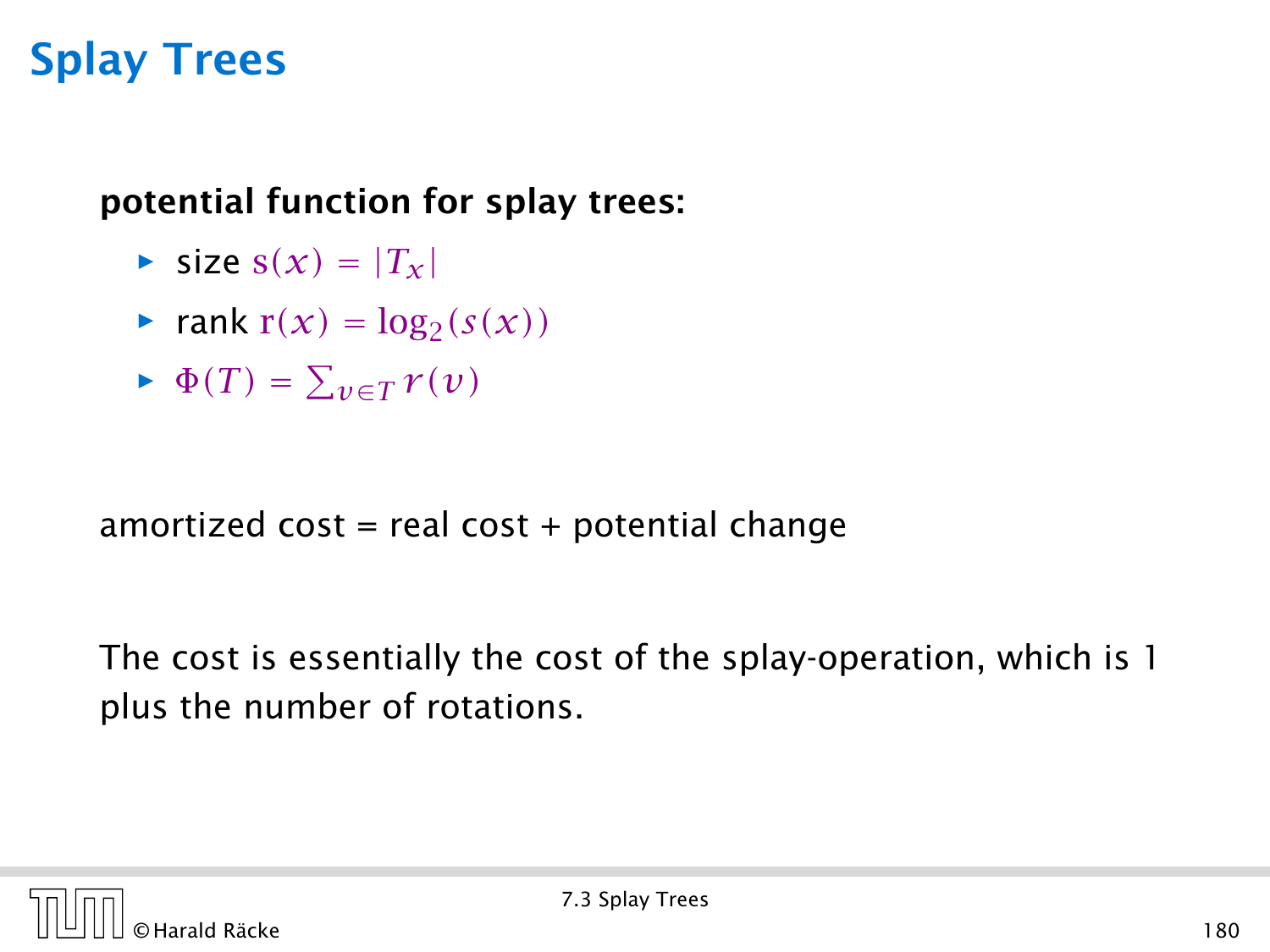## Splay: Zig Case



$$
\Delta \Phi = r'(x) + r'(p) - r(x) - r(p)
$$

$$
= r'(p) - r(x)
$$

$$
\leq r'(x) - r(x)
$$

 $\text{cost}_{\text{zig}} \leq 1 + 3(r'(x) - r(x))$ 

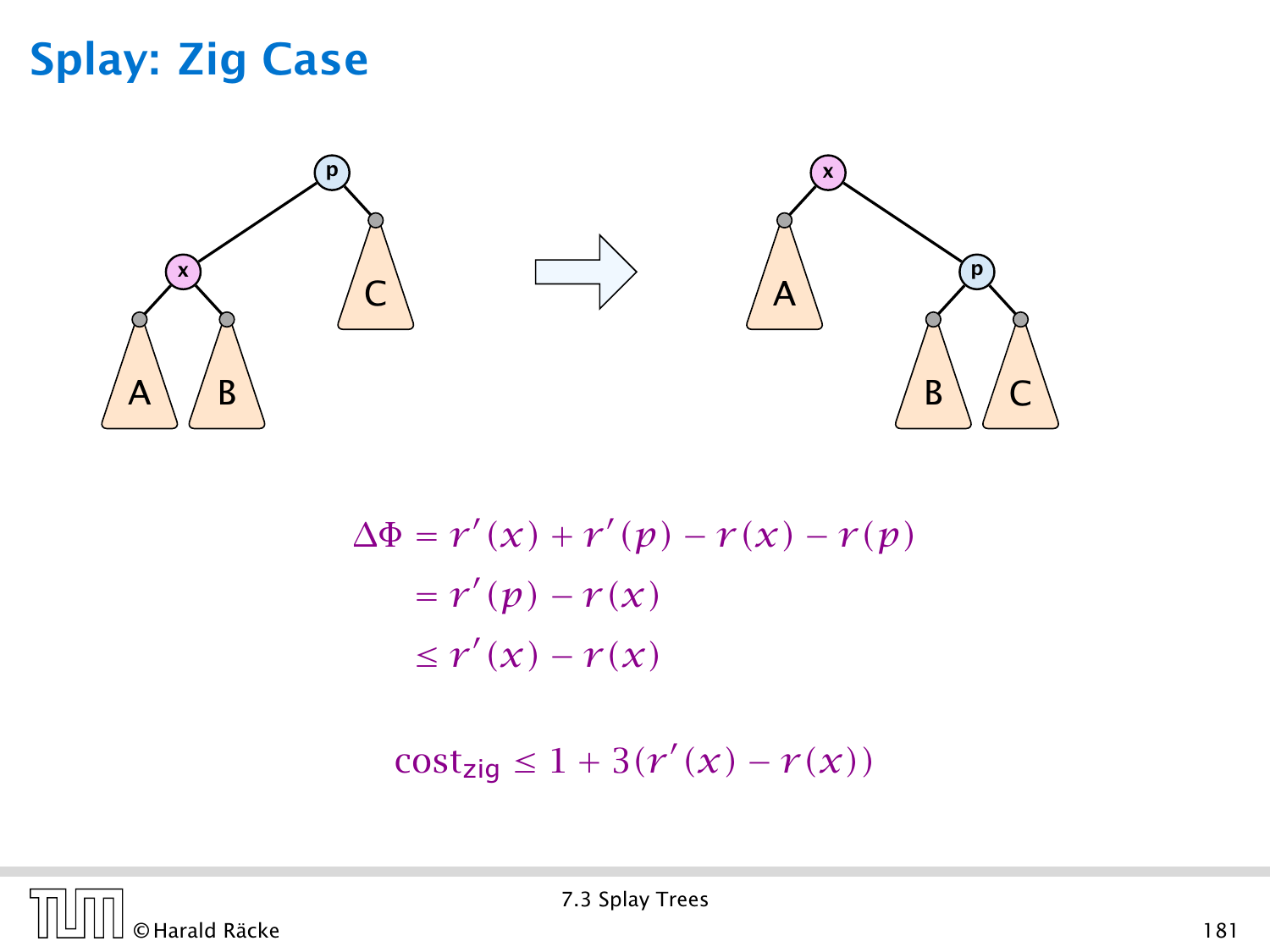

$$
\Delta \Phi = r'(x) + r'(p) + r'(g) - r(x) - r(p) - r(g)
$$
  
=  $r'(p) + r'(g) - r(x) - r(p)$   
 $\leq r'(x) + r'(g) - r(x) - r(x)$   
=  $r'(x) + r'(g) + r(x) - 3r'(x) + 3r'(x) - r(x) - 2r(x)$   
=  $-2r'(x) + r'(g) + r(x) + 3(r'(x) - r(x))$   
 $\leq -2 + 3(r'(x) - r(x)) \Rightarrow cost_{zigzig} \leq 3(r'(x) - r(x))$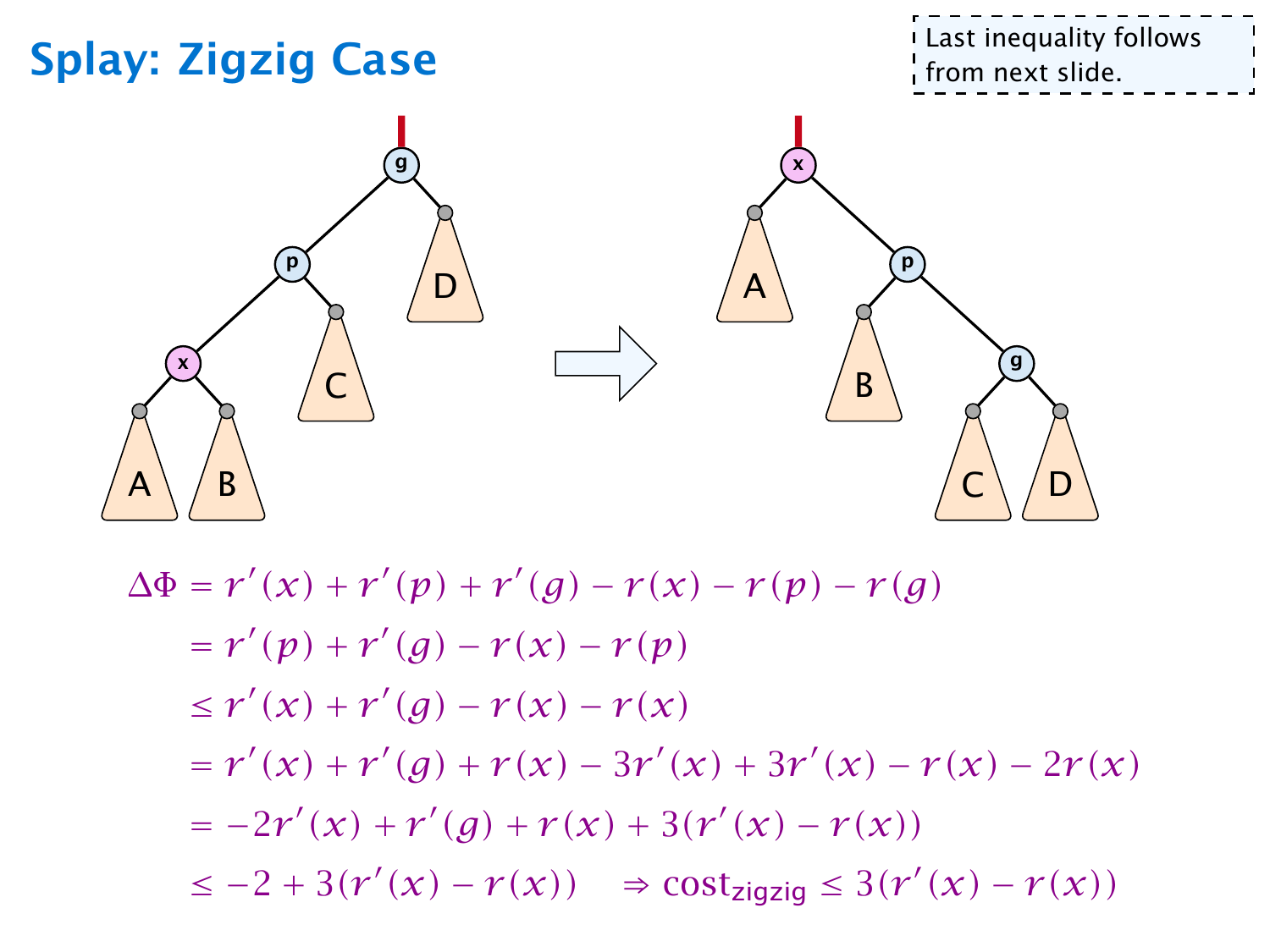

$$
\frac{1}{2} (r(x) + r'(g) - 2r'(x))
$$
\n
$$
= \frac{1}{2} \Big( \log(s(x)) + \log(s'(g)) - 2 \log(s'(x)) \Big)
$$
\n
$$
= \frac{1}{2} \log \Big( \frac{s(x)}{s'(x)} \Big) + \frac{1}{2} \log \Big( \frac{s'(g)}{s'(x)} \Big)
$$
\n
$$
\leq \log \Big( \frac{1}{2} \frac{s(x)}{s'(x)} + \frac{1}{2} \frac{s'(g)}{s'(x)} \Big) \leq \log \Big( \frac{1}{2} \Big) = -1
$$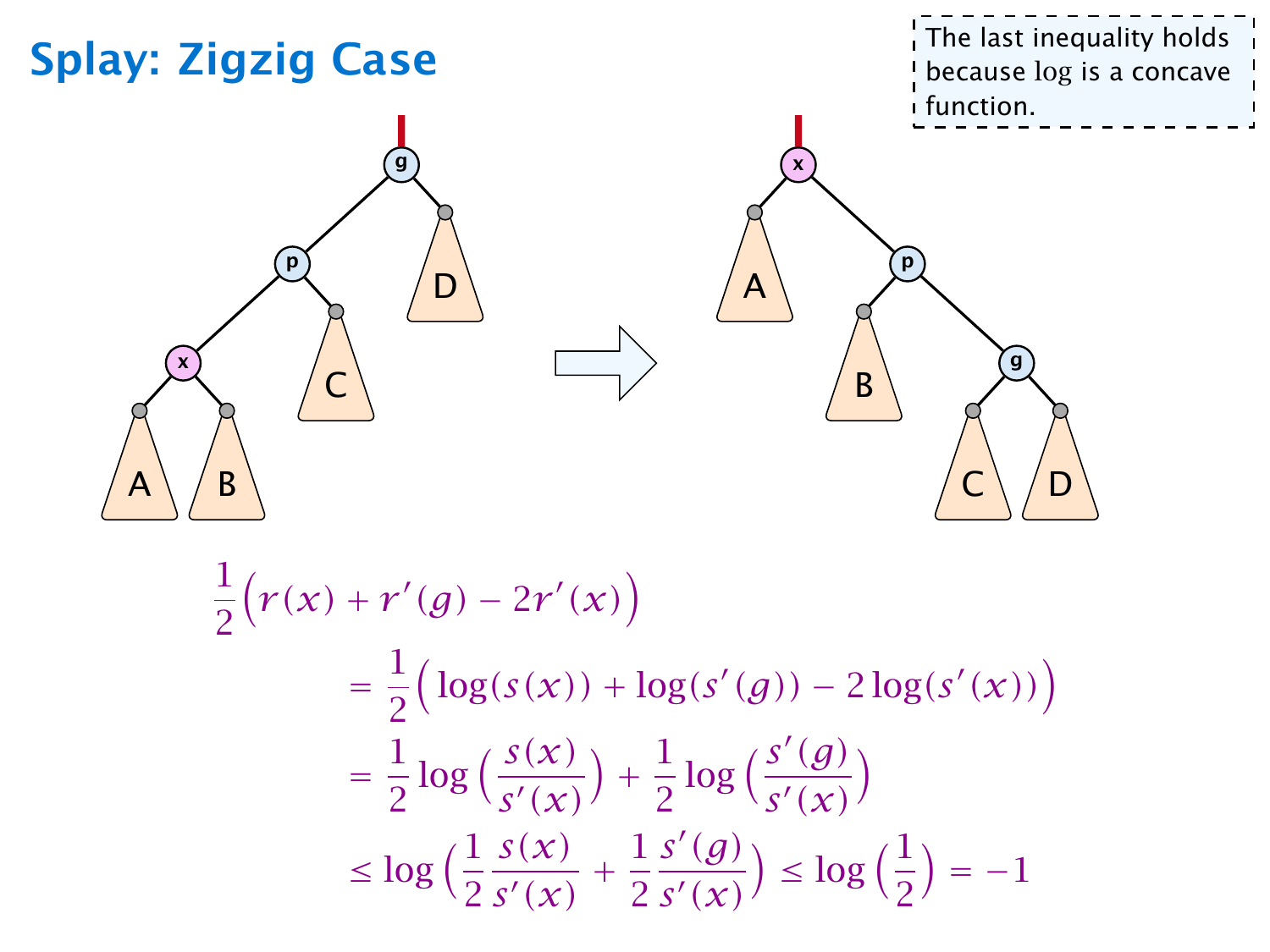# Splay: Zigzag Case



$$
\Delta \Phi = r'(x) + r'(p) + r'(g) - r(x) - r(p) - r(g)
$$
  
=  $r'(p) + r'(g) - r(x) - r(p)$   
 $\leq r'(p) + r'(g) - r(x) - r(x)$   
=  $r'(p) + r'(g) - 2r'(x) + 2r'(x) - 2r(x)$   
 $\leq -2 + 2(r'(x) - r(x)) \Rightarrow \text{cost}_{\text{zigzag}} \leq 3(r'(x) - r(x))$ 

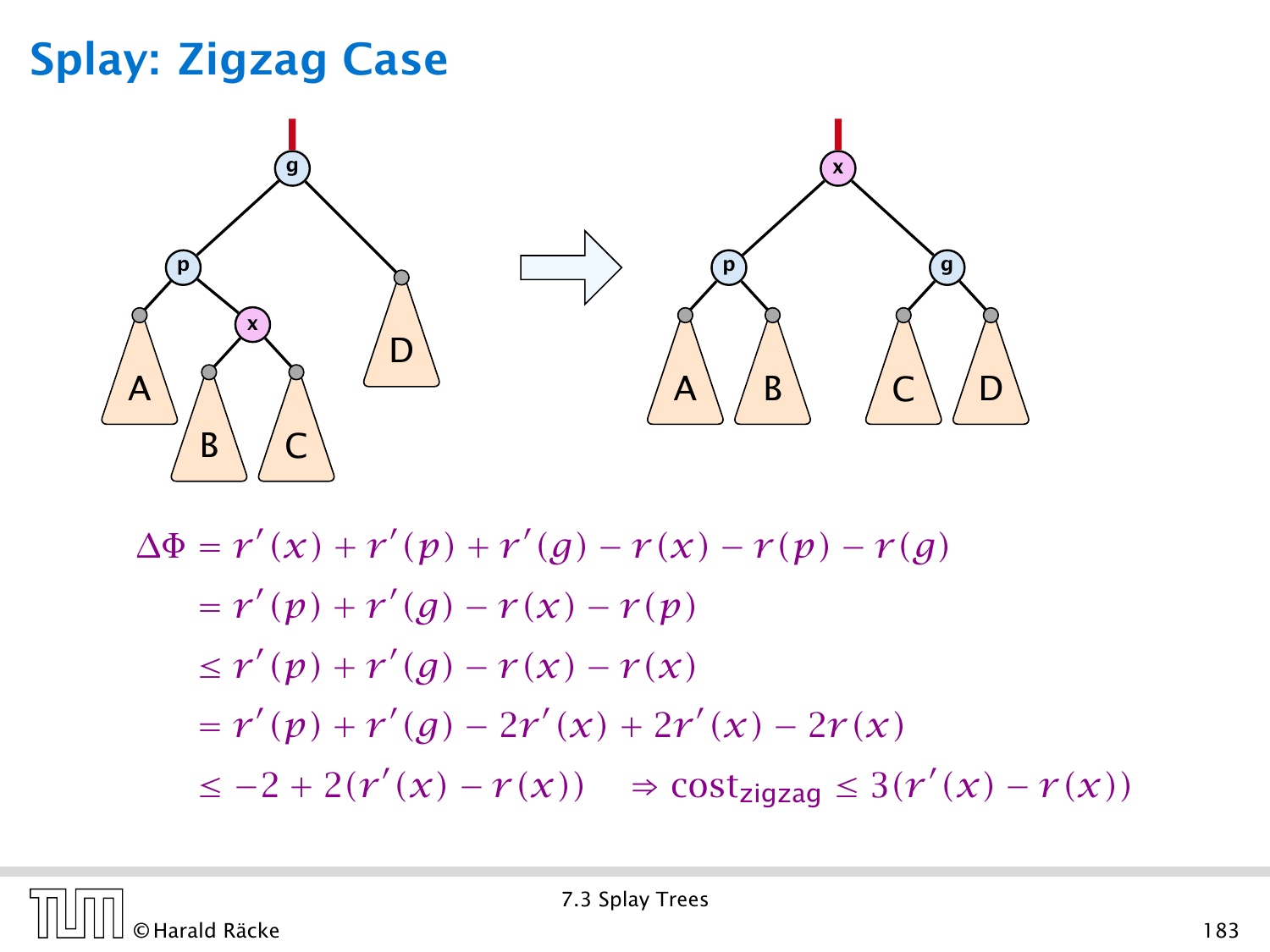# Splay: Zigzag Case



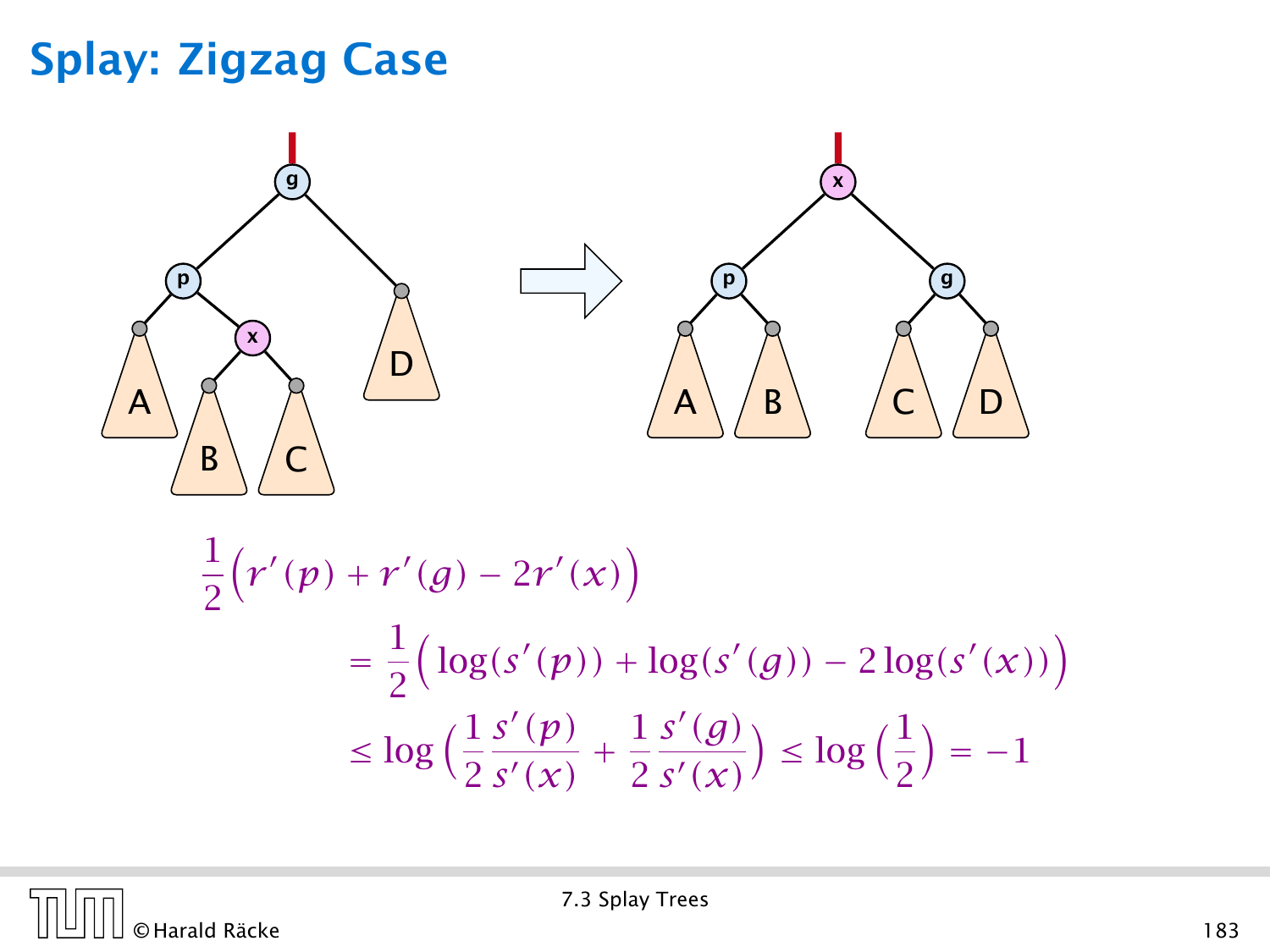Amortized cost of the whole splay operation:

$$
\leq 1 + 1 + \sum_{\text{steps } t} 3(r_t(x) - r_{t-1}(x))
$$

$$
= 2 + r(\text{root}) - r_0(x)
$$

$$
\leq \mathcal{O}(\log n)
$$

The first one is added due to the fact that so far for each step of a splay-operation we have only counted the number of rotations, but the cost is 1+#rotations. The second one comes from the zig-operation. Note that we have at most one zig-operation during a splay.